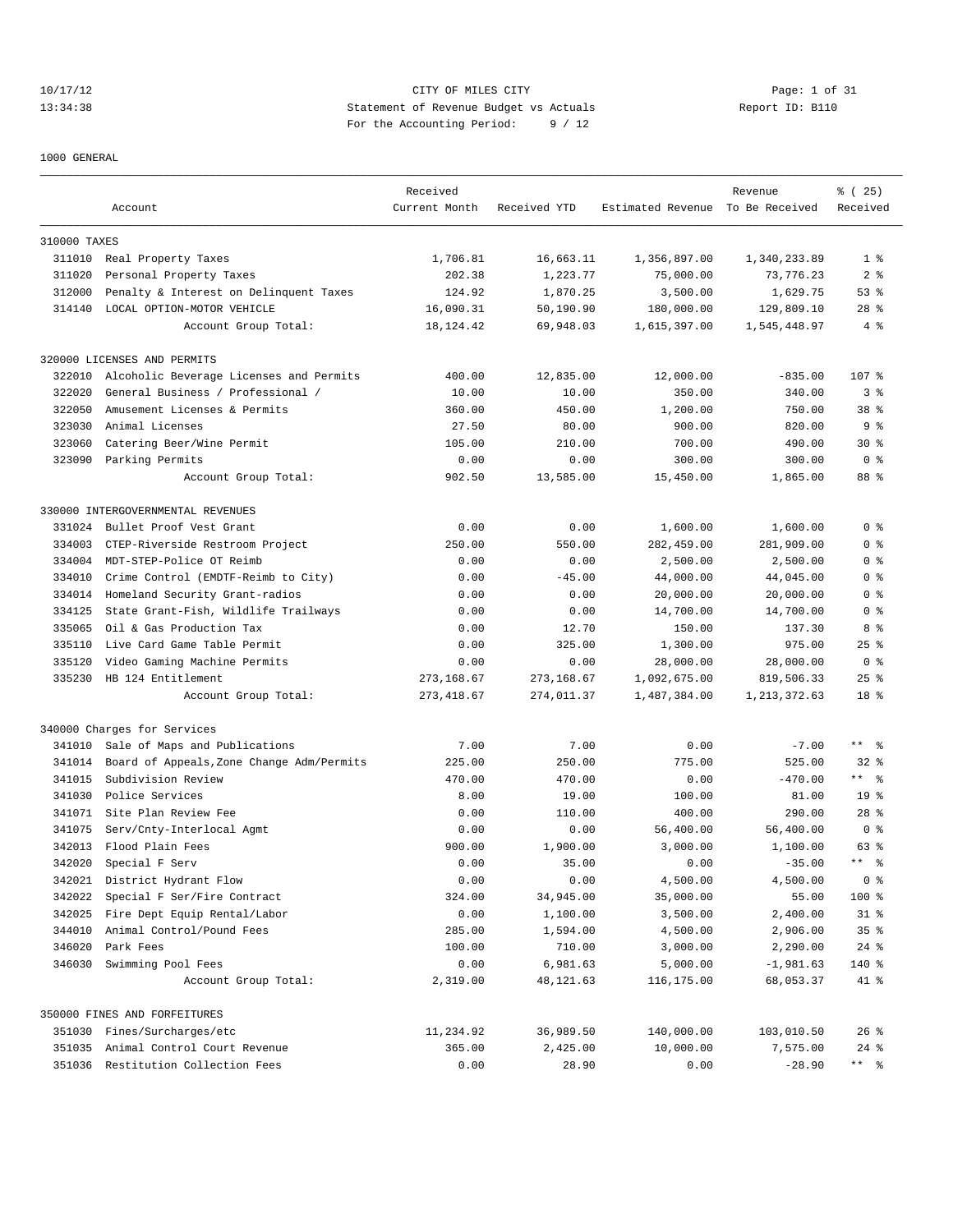# 10/17/12 CITY OF MILES CITY Page: 2 of 31 13:34:38 Statement of Revenue Budget vs Actuals Report ID: B110 For the Accounting Period: 9 / 12

#### 1000 GENERAL

|        |                                   | Received      |                |                   | Revenue        | % (25)               |
|--------|-----------------------------------|---------------|----------------|-------------------|----------------|----------------------|
|        | Account                           | Current Month | Received YTD   | Estimated Revenue | To Be Received | Received             |
|        | Account Group Total:              | 11,599.92     | 39, 443.40     | 150,000.00        | 110,556.60     | 26%                  |
|        | 360000 MISCELLANEOUS REVENUE      |               |                |                   |                |                      |
| 361005 | MidRivers Franchise Fees          | 0.00          | 20,557.27      | 82,000.00         | 61,442.73      | 25%                  |
| 361010 | Land Rental                       | 750.00        | 10,483.99      | 22,000.00         | 11,516.01      | 48 %                 |
| 361020 | Building Rentals                  | 1,349.99      | 4,049.97       | 16,000.00         | 11,950.03      | 25%                  |
| 362020 | MISC REVENUE                      | 0.29          | 1,039.73       | 2,000.00          | 960.27         | $52$ $%$             |
| 362022 | Health Ins-MMIA Emp Benefits Prog | $-56, 452.19$ | $-59, 121, 72$ | 0.00              | 59, 121. 72    | $***$ $ -$           |
| 365000 | Contributions and Donations       | 0.00          | 1,895.00       | 0.00              | $-1,895.00$    | $***$ $ \frac{6}{9}$ |
| 366040 | Misc.-BHS                         | 0.00          | 0.00           | 800.00            | 800.00         | 0 <sup>8</sup>       |
| 366050 | Sale of Junk/Salvage-PD cars      | 4,570.00      | 4,570.00       | 0.00              | $-4,570.00$    | $***$ $ -$           |
|        | Account Group Total:              | $-49,781.91$  | $-16, 525.76$  | 122,800.00        | 139, 325. 76   | $-13$ %              |
|        | 370000 INVESTMENT EARNINGS        |               |                |                   |                |                      |
| 371010 | Investment Earnings               | 144.88        | 611.94         | 2,000.00          | 1,388.06       | 31.8                 |
|        | Account Group Total:              | 144.88        | 611.94         | 2,000.00          | 1,388.06       | 31.8                 |
|        | 380000 OTHER FINANCING SOURCES    |               |                |                   |                |                      |
| 383000 | Interfund Operating Transfer      | 43,786.06     | 82,552.86      | 507,922.00        | 425, 369.14    | 16 <sup>8</sup>      |
|        | Account Group Total:              | 43,786.06     | 82,552.86      | 507,922.00        | 425, 369.14    | 16 <sup>8</sup>      |
|        | Fund Total:                       | 300,513.54    | 511,748.47     | 4,017,128.00      | 3,505,379.53   | 13 <sup>8</sup>      |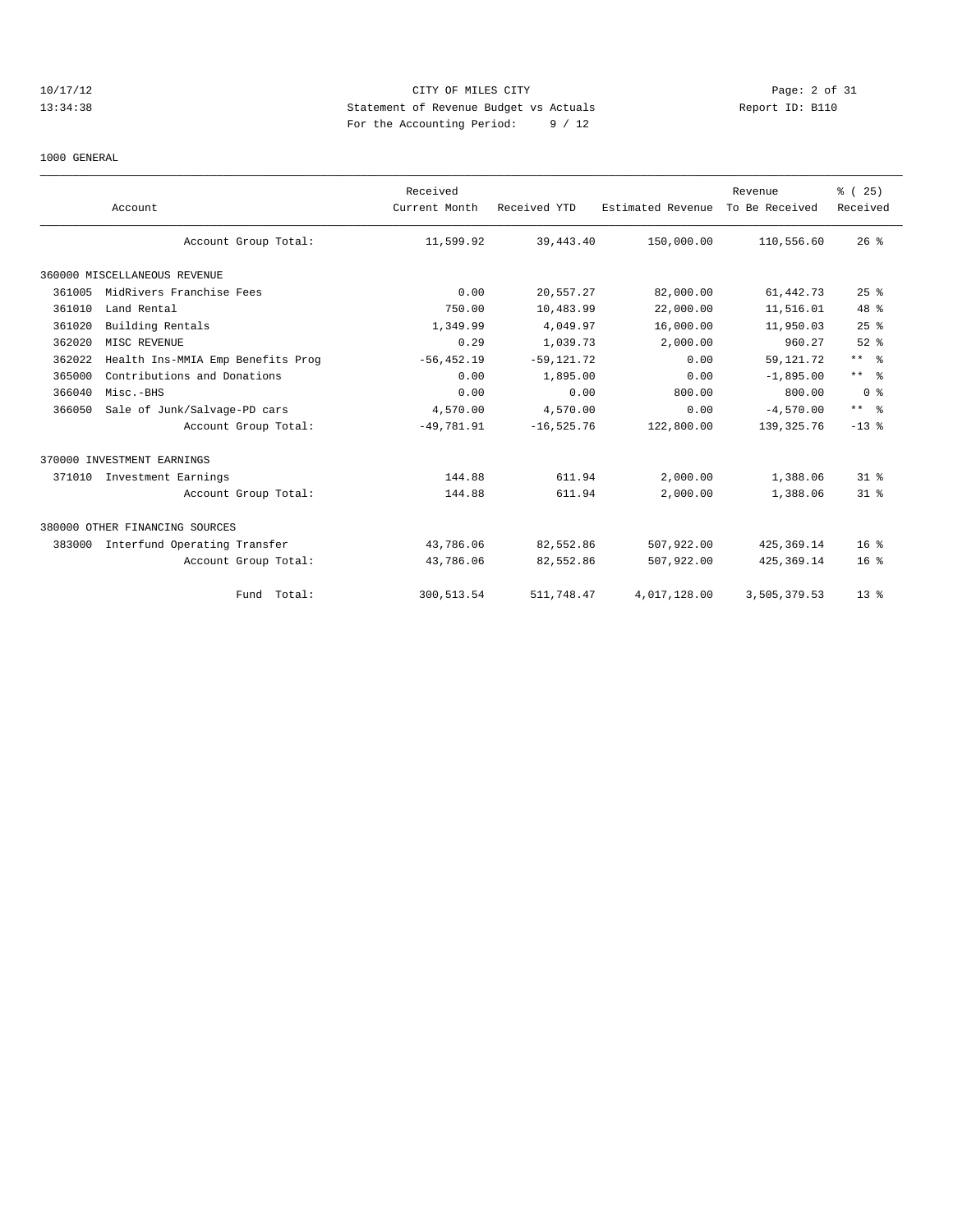# 10/17/12 CITY OF MILES CITY Page: 3 of 31<br>13:34:38 Statement of Revenue Budget vs Actuals Report ID: B110<br>13:34:38 Por the Accumulate Device: 2016 13:34:38 Statement of Revenue Budget vs Actuals Report ID: B110 For the Accounting Period: 9 / 12

#### 2220 LIBRARY

|        |                                | Received      |              |                   | Revenue        | % (25)             |
|--------|--------------------------------|---------------|--------------|-------------------|----------------|--------------------|
|        | Account                        | Current Month | Received YTD | Estimated Revenue | To Be Received | Received           |
|        | 340000 Charges for Services    |               |              |                   |                |                    |
| 341075 | Serv/Cnty-Interlocal Agmt      | 0.00          | 0.00         | 38,267.00         | 38,267.00      | 0 <sup>8</sup>     |
| 346070 | Library Fees                   | 420.30        | 1,202.55     | 4,000.00          | 2,797.45       | $30*$              |
| 346074 | Book Sales                     | 10.00         | 98.45        | 400.00            | 301.55         | $25$ %             |
|        | Account Group Total:           | 430.30        | 1,301.00     | 42,667.00         | 41,366.00      | 3%                 |
|        | 360000 MISCELLANEOUS REVENUE   |               |              |                   |                |                    |
| 365000 | Contributions and Donations    | 0.00          | 0.00         | 20,000.00         | 20,000.00      | 0 <sup>8</sup>     |
|        | Account Group Total:           | 0.00          | 0.00         | 20,000.00         | 20,000.00      | 0 <sup>8</sup>     |
|        | 380000 OTHER FINANCING SOURCES |               |              |                   |                |                    |
| 383000 | Interfund Operating Transfer   | 23,160.66     | 69,481.98    | 277,928.00        | 208,446.02     | $25$ $\frac{6}{5}$ |
|        | Account Group Total:           | 23,160.66     | 69,481.98    | 277,928.00        | 208,446.02     | $25$ %             |
|        | Total:<br>Fund                 | 23,590.96     | 70,782.98    | 340,595.00        | 269,812.02     | $21$ %             |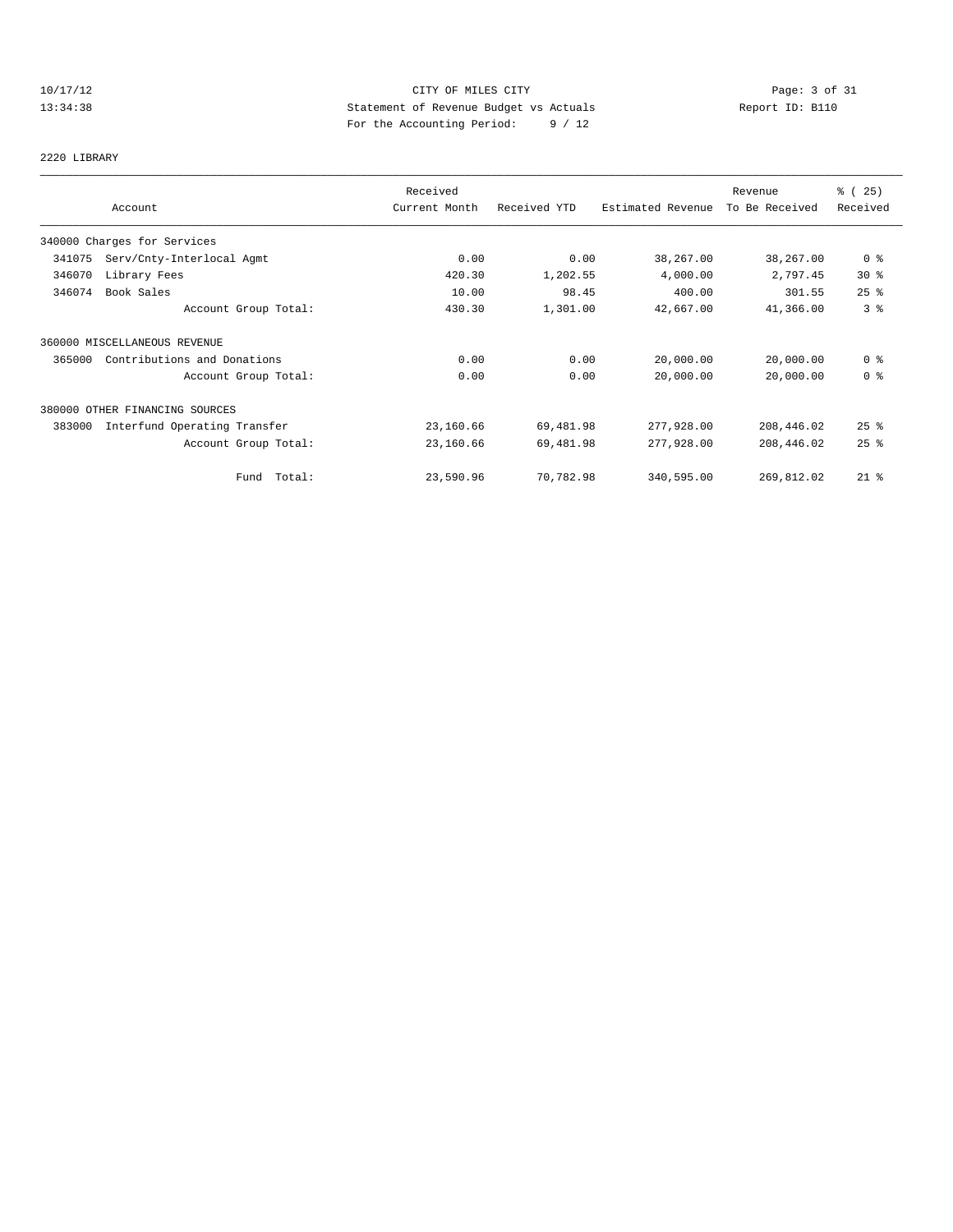# 10/17/12 CITY OF MILES CITY Page: 4 of 31<br>13:34:38 Statement of Revenue Budget vs Actuals Report ID: B110<br>13:34:38 Por the Accumulate Device: 2016 13:34:38 Statement of Revenue Budget vs Actuals Report ID: B110 For the Accounting Period: 9 / 12

#### 2260 EMERGENCY DISASTER

|              |                                        | Received      |              |                   | Revenue        | % (25)          |
|--------------|----------------------------------------|---------------|--------------|-------------------|----------------|-----------------|
|              | Account                                | Current Month | Received YTD | Estimated Revenue | To Be Received | Received        |
| 310000 TAXES |                                        |               |              |                   |                |                 |
| 311010       | Real Property Taxes                    | 15.53         | 105.97       | 0.00              | $-105.97$      | $***$ %         |
| 311020       | Personal Property Taxes                | 1.93          | 11.55        | 0.00              | $-11.55$       | $***$ 8         |
| 312000       | Penalty & Interest on Delinquent Taxes | 1.08          | 6.04         | 0.00              | $-6.04$        | $***$ %         |
|              | Account Group Total:                   | 18.54         | 123.56       | 0.00              | $-123.56$      | $***$ $\approx$ |
|              | 330000 INTERGOVERNMENTAL REVENUES      |               |              |                   |                |                 |
| 331113       | FEMA -Projects                         | 0.00          | 0.00         | 63,600.00         | 63,600.00      | 0 <sub>8</sub>  |
|              | Account Group Total:                   | 0.00          | 0.00         | 63,600.00         | 63,600.00      | 0 <sub>8</sub>  |
|              | Total:<br>Fund                         | 18.54         | 123.56       | 63,600.00         | 63, 476. 44    | 0 <sup>8</sup>  |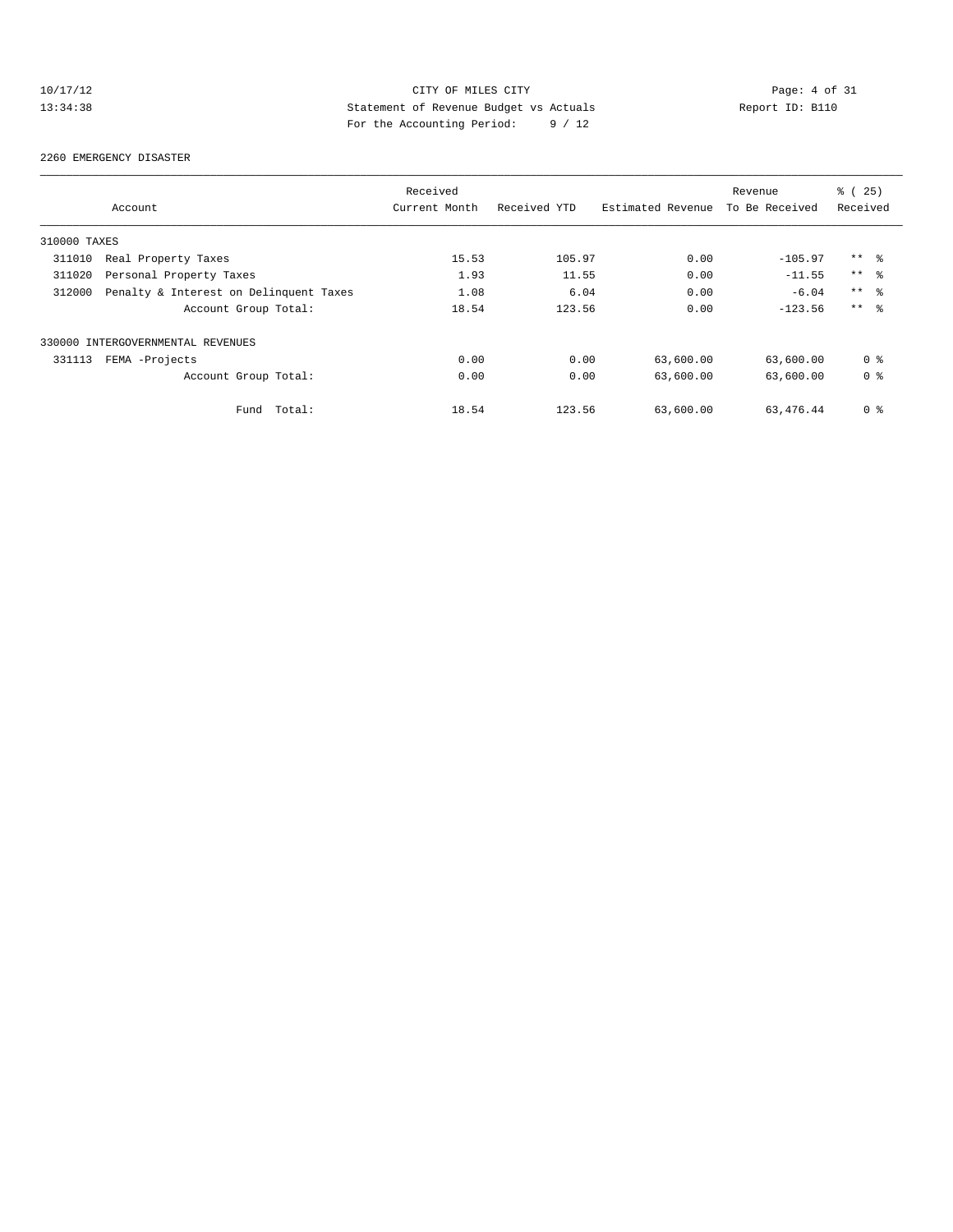# 10/17/12 CITY OF MILES CITY Page: 5 of 31 13:34:38 Statement of Revenue Budget vs Actuals Report ID: B110<br>Report ID: B110 For the Accounting Period: 9 / 12

#### 2270 Health

| Account                                | Received<br>Current Month | Received YTD | Estimated Revenue | Revenue<br>To Be Received | % (25)<br>Received |
|----------------------------------------|---------------------------|--------------|-------------------|---------------------------|--------------------|
| 340000 Charges for Services            |                           |              |                   |                           |                    |
| Health Inspection Fees<br>344030       | 2,686.30                  | 2,686.30     | 15,000.00         | 12,313.70                 | 18 %               |
| Account Group Total:                   | 2,686.30                  | 2,686.30     | 15,000.00         | 12,313.70                 | 18 %               |
| OTHER FINANCING SOURCES<br>380000      |                           |              |                   |                           |                    |
| Interfund Operating Transfer<br>383000 | 0.00                      | 0.00         | 30,000.00         | 30,000.00                 | 0 <sup>8</sup>     |
| Account Group Total:                   | 0.00                      | 0.00         | 30,000.00         | 30,000.00                 | 0 <sup>8</sup>     |
| Total:<br>Fund                         | 2,686.30                  | 2,686.30     | 45,000.00         | 42,313.70                 | 6 %                |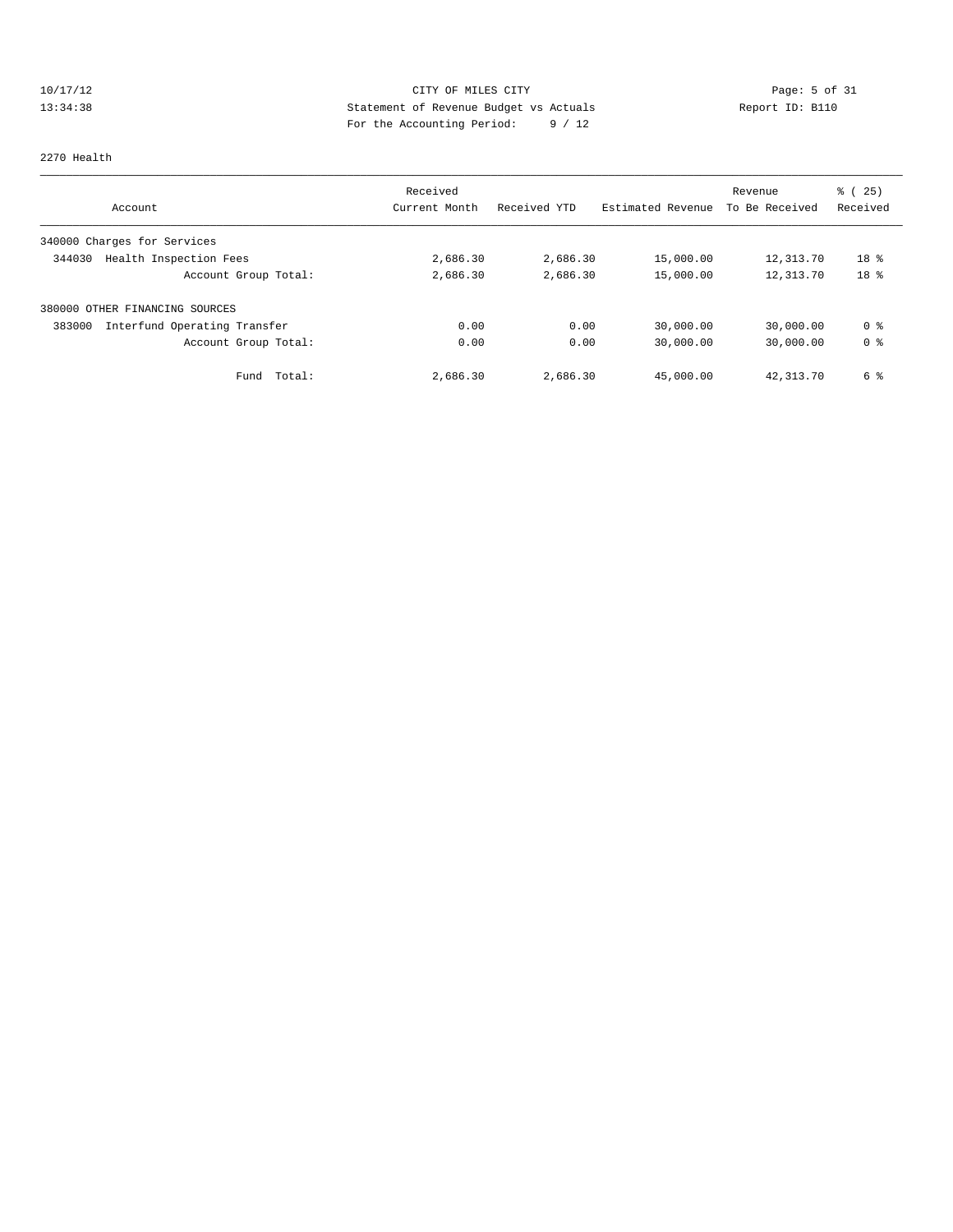#### 10/17/12 CITY OF MILES CITY Page: 6 of 31<br>13:34:38 Statement of Revenue Budget vs Actuals Report ID: B110<br>13:34:38 Report ID: B110 13:34:38 Statement of Revenue Budget vs Actuals Report ID: B110 For the Accounting Period: 9 / 12

2372 Permissive Medical Levy

|              | Account                                | Received<br>Current Month | Received YTD | Estimated Revenue | Revenue<br>To Be Received | 25)<br>ී (<br>Received |
|--------------|----------------------------------------|---------------------------|--------------|-------------------|---------------------------|------------------------|
| 310000 TAXES |                                        |                           |              |                   |                           |                        |
| 311010       | Real Property Taxes                    | 56.30                     | 537.11       | 91,209.00         | 90,671.89                 | $1 \circ$              |
| 311020       | Personal Property Taxes                | 6.75                      | 40.71        | 2,545.00          | 2,504.29                  | 2 <sub>8</sub>         |
| 312000       | Penalty & Interest on Delinquent Taxes | 4.07                      | 58.46        | 0.00              | $-58.46$                  | $***$ $\approx$        |
|              | Account Group Total:                   | 67.12                     | 636.28       | 93,754.00         | 93,117.72                 | 1 <sup>8</sup>         |
|              | Total:<br>Fund                         | 67.12                     | 636.28       | 93,754.00         | 93, 117, 72               | $1 \degree$            |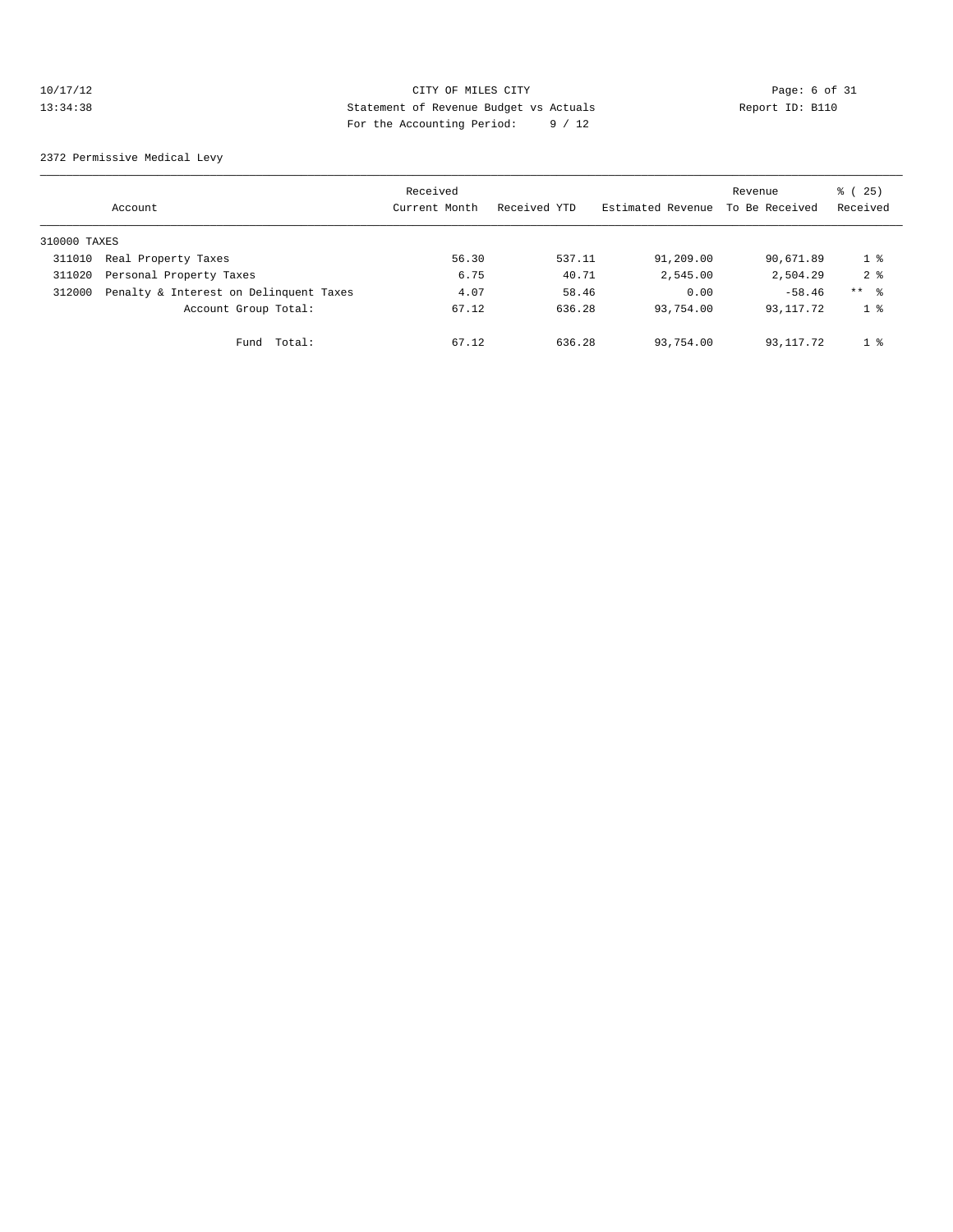# 10/17/12 CITY OF MILES CITY Page: 7 of 31<br>13:34:38 Statement of Revenue Budget vs Actuals Report ID: B110<br>13:34:38 Pay the Accumulate Device: 2016 13:34:38 Statement of Revenue Budget vs Actuals Report ID: B110 For the Accounting Period: 9 / 12

#### 2394 BUILDING CODE ENFORCEMENT

| Account                              | Received<br>Current Month | Received YTD | Estimated Revenue | Revenue<br>To Be Received | 8 (25)<br>Received |
|--------------------------------------|---------------------------|--------------|-------------------|---------------------------|--------------------|
| 320000 LICENSES AND PERMITS          |                           |              |                   |                           |                    |
| Building & Related Permits<br>323010 | 12,251.07                 | 41,017.02    | 75,000.00         | 33,982.98                 | $55$ $%$           |
| Account Group Total:                 | 12,251.07                 | 41,017.02    | 75,000.00         | 33,982.98                 | $55$ $\frac{6}{3}$ |
| Fund Total:                          | 12,251.07                 | 41,017.02    | 75,000.00         | 33,982.98                 | 55 %               |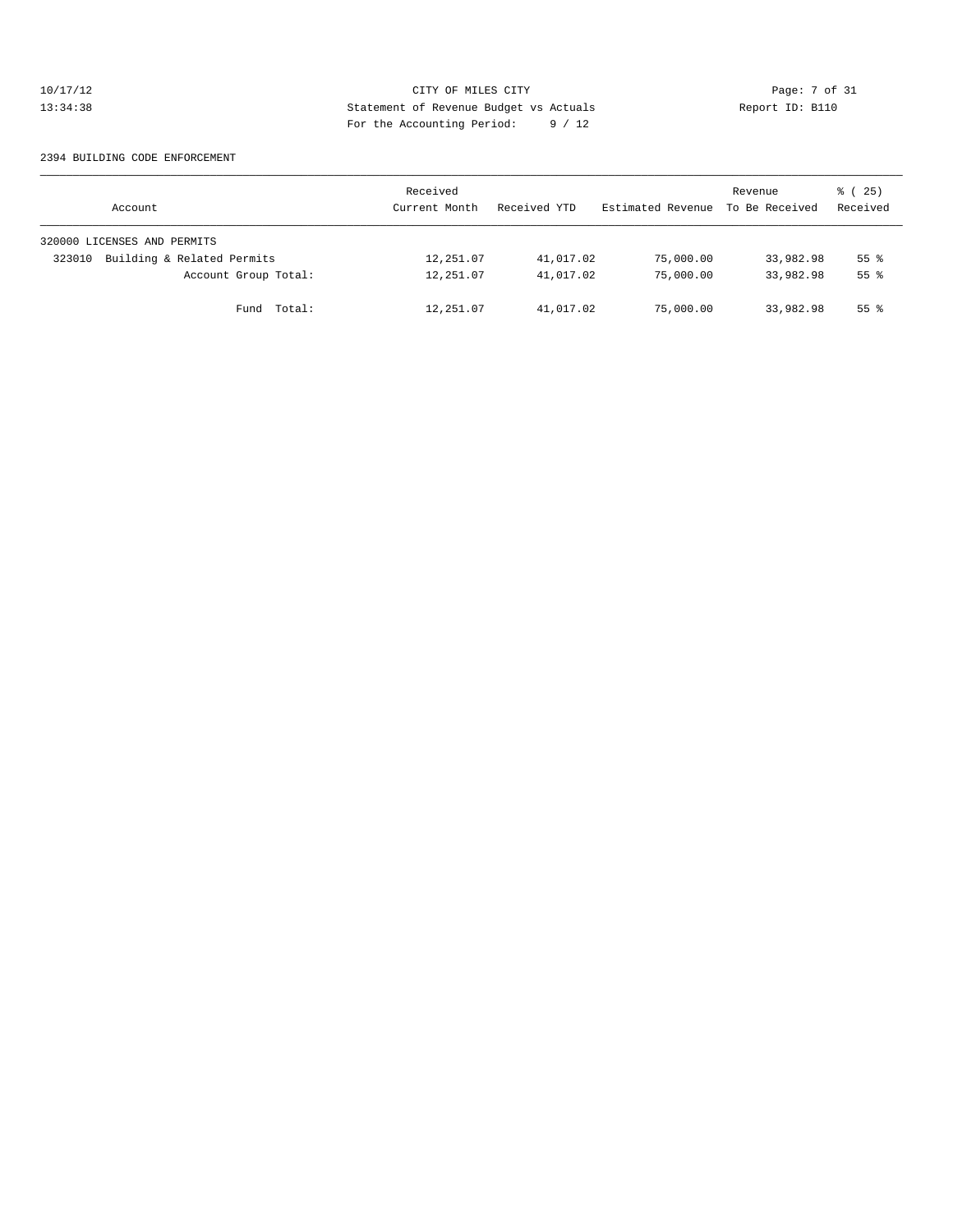# 10/17/12 CITY OF MILES CITY Page: 8 of 31<br>13:34:38 Statement of Revenue Budget vs Actuals Report ID: B110<br>13:34:38 Por the Accumulate Device: 2016 13:34:38 Statement of Revenue Budget vs Actuals Report ID: B110 For the Accounting Period: 9 / 12

2400 LTG M D#165-(Gen City)

|        |                                          | Received      |              |                   | Revenue        | % (25)             |
|--------|------------------------------------------|---------------|--------------|-------------------|----------------|--------------------|
|        | Account                                  | Current Month | Received YTD | Estimated Revenue | To Be Received | Received           |
|        | 360000 MISCELLANEOUS REVENUE             |               |              |                   |                |                    |
| 363010 | Maintenance Assessments                  | 419.16        | 4,054.01     | 172,015.00        | 167,960.99     | 2 <sub>8</sub>     |
| 363040 | Penalty & Interest on Deling Assessments | 26.42         | 422.54       | 500.00            | 77.46          | 85 <sup>8</sup>    |
|        | Account Group Total:                     | 445.58        | 4,476.55     | 172,515.00        | 168,038.45     | 3%                 |
|        | 370000 INVESTMENT EARNINGS               |               |              |                   |                |                    |
| 371010 | Investment Earnings                      | 5.43          | 24.86        | 100.00            | 75.14          | $25$ $\frac{6}{5}$ |
|        | Account Group Total:                     | 5.43          | 24.86        | 100.00            | 75.14          | $25$ $%$           |
|        | Total:<br>Fund                           | 451.01        | 4,501.41     | 172,615.00        | 168, 113.59    | 3%                 |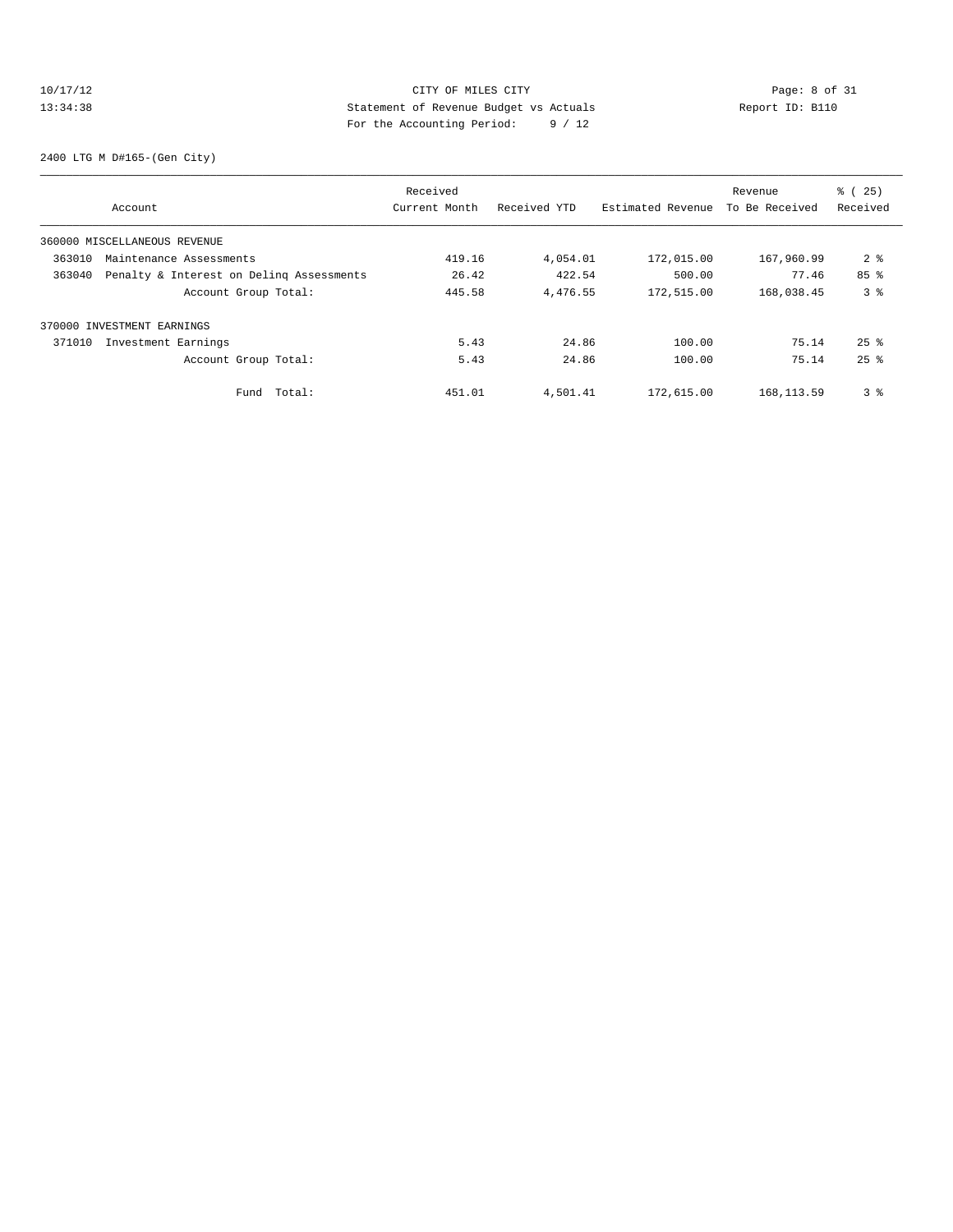# 10/17/12 CITY OF MILES CITY Page: 9 of 31<br>13:34:38 Statement of Revenue Budget vs Actuals Report ID: B110<br>13:34:38 Report ID: B110 13:34:38 Statement of Revenue Budget vs Actuals Report ID: B110 For the Accounting Period: 9 / 12

2420 LTG M D#167-(MilesAddn Etc)

|        |                                          | Received      |              |                   | Revenue        | % (25)          |
|--------|------------------------------------------|---------------|--------------|-------------------|----------------|-----------------|
|        | Account                                  | Current Month | Received YTD | Estimated Revenue | To Be Received | Received        |
|        | 360000 MISCELLANEOUS REVENUE             |               |              |                   |                |                 |
| 363010 | Maintenance Assessments                  | 0.00          | 350.08       | 34,511.00         | 34,160.92      | 1 <sup>8</sup>  |
| 363040 | Penalty & Interest on Deling Assessments | 0.00          | 20.24        | 100.00            | 79.76          | $20*$           |
|        | Account Group Total:                     | 0.00          | 370.32       | 34,611.00         | 34,240.68      | 1 <sup>8</sup>  |
|        | 370000 INVESTMENT EARNINGS               |               |              |                   |                |                 |
| 371010 | Investment Earnings                      | 1.41          | 6.05         | 0.00              | $-6.05$        | $***$ $\approx$ |
|        | Account Group Total:                     | 1.41          | 6.05         | 0.00              | $-6.05$        | $***$ $\approx$ |
|        | Total:<br>Fund                           | 1.41          | 376.37       | 34,611.00         | 34, 234.63     | 1 <sup>°</sup>  |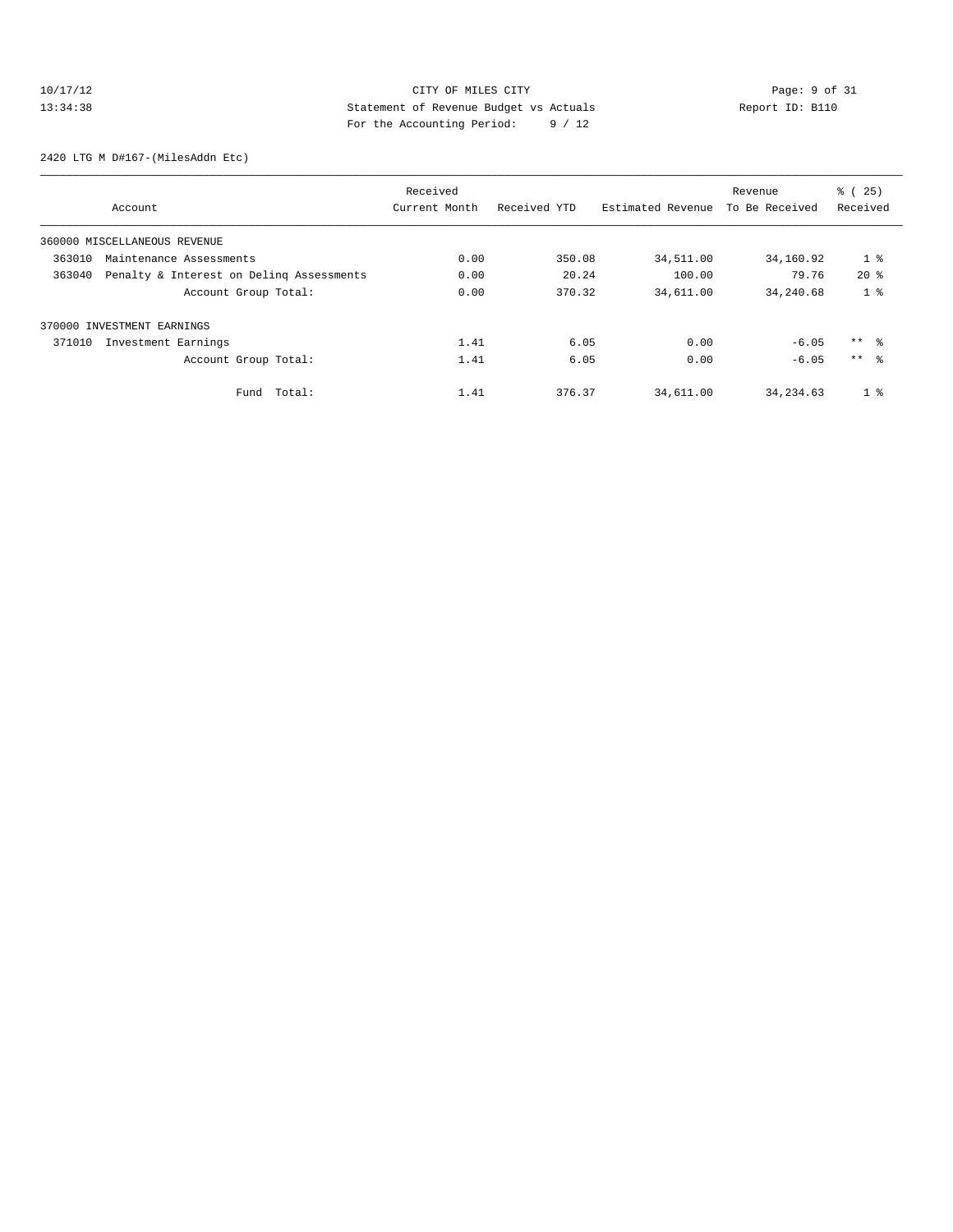# 10/17/12 Page: 10 of 31 13:34:38 Statement of Revenue Budget vs Actuals Report ID: B110 For the Accounting Period: 9 / 12

2430 LTG M D#171-(Balsam Est)

|                                   | Received      |              |                   | Revenue        | $\frac{1}{6}$ ( 25 ) |
|-----------------------------------|---------------|--------------|-------------------|----------------|----------------------|
| Account                           | Current Month | Received YTD | Estimated Revenue | To Be Received | Received             |
| 360000 MISCELLANEOUS REVENUE      |               |              |                   |                |                      |
| 363010<br>Maintenance Assessments | 0.00          | 0.00         | 4,008.00          | 4,008.00       | 0 <sup>8</sup>       |
| Account Group Total:              | 0.00          | 0.00         | 4,008.00          | 4,008.00       | 0 <sup>8</sup>       |
| 370000 INVESTMENT EARNINGS        |               |              |                   |                |                      |
| Investment Earnings<br>371010     | 0.09          | 0.56         | 0.00              | $-0.56$        | $***$ 8              |
| Account Group Total:              | 0.09          | 0.56         | 0.00              | $-0.56$        | $***$ 8              |
| Total:<br>Fund                    | 0.09          | 0.56         | 4,008.00          | 4,007.44       | 0 <sup>8</sup>       |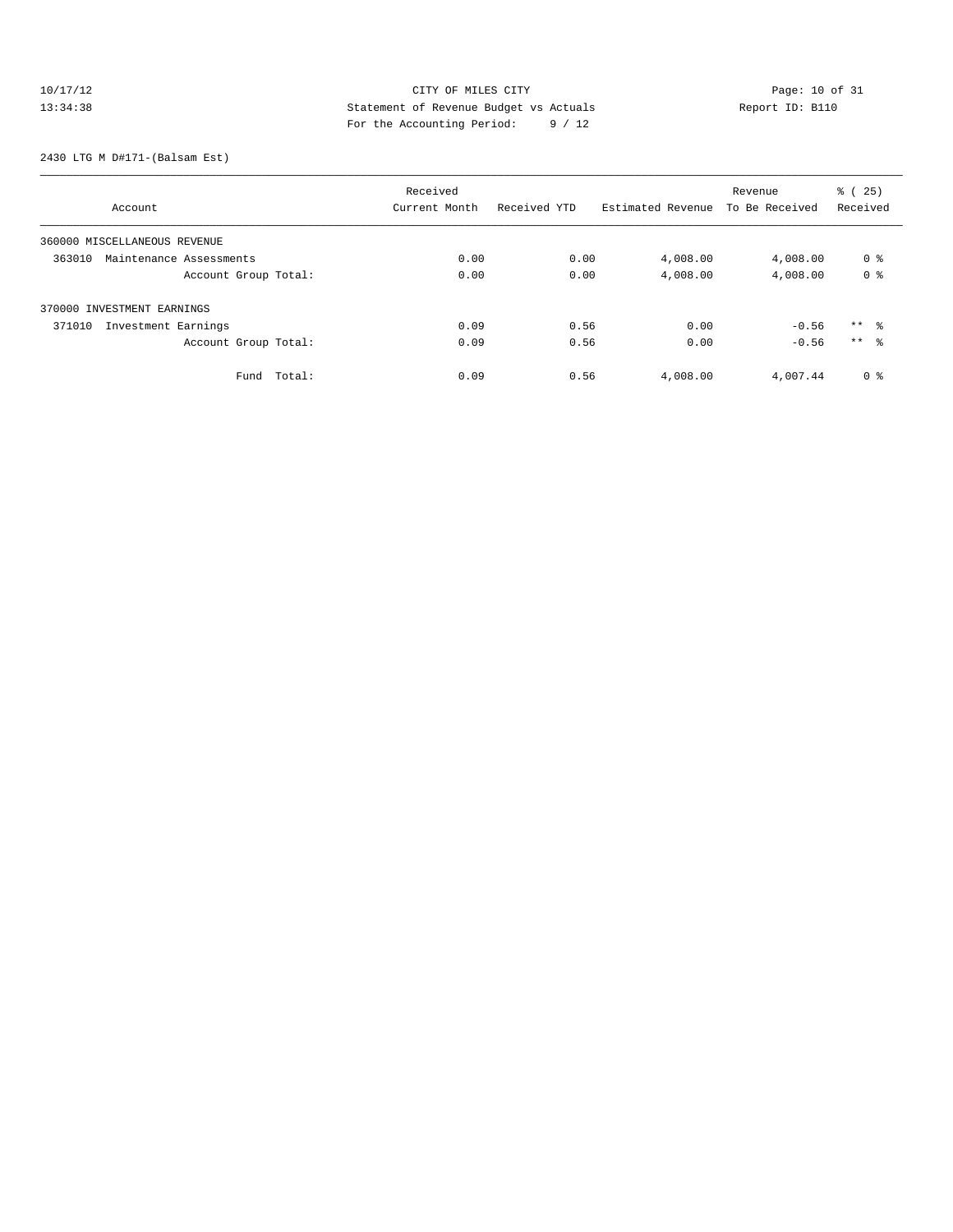# 10/17/12 Page: 11 of 31 13:34:38 Statement of Revenue Budget vs Actuals Report ID: B110<br>Report ID: B110 For the Accounting Period: 9 / 12

2440 LTG M D#172-(Main Str)

|        |                                          | Received      |              |                   | Revenue        | % (25)         |
|--------|------------------------------------------|---------------|--------------|-------------------|----------------|----------------|
|        | Account                                  | Current Month | Received YTD | Estimated Revenue | To Be Received | Received       |
|        | 360000 MISCELLANEOUS REVENUE             |               |              |                   |                |                |
| 363010 | Maintenance Assessments                  | 0.00          | 269.95       | 25,046.00         | 24,776.05      | 1 <sup>8</sup> |
| 363040 | Penalty & Interest on Deling Assessments | 0.00          | 12.84        | 100.00            | 87.16          | $13*$          |
|        | Account Group Total:                     | 0.00          | 282.79       | 25,146.00         | 24,863.21      | 1 <sup>8</sup> |
|        | 370000 INVESTMENT EARNINGS               |               |              |                   |                |                |
| 371010 | Investment Earnings                      | 3.41          | 11.78        | 50.00             | 38.22          | $24$ $%$       |
|        | Account Group Total:                     | 3.41          | 11.78        | 50.00             | 38.22          | $24$ $%$       |
|        | Total:<br>Fund                           | 3.41          | 294.57       | 25,196.00         | 24,901.43      | 1 <sup>8</sup> |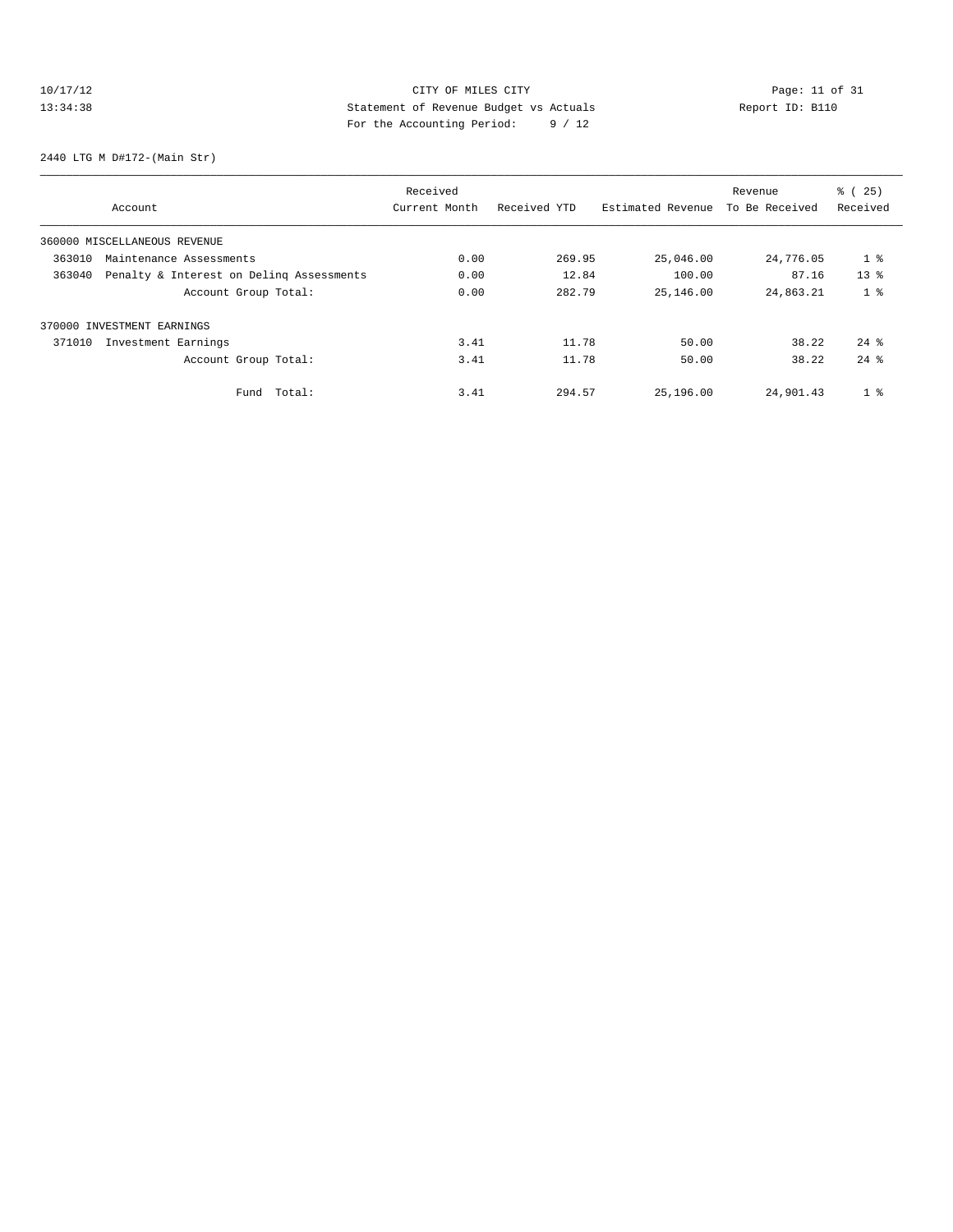# 10/17/12 Page: 12 of 31 13:34:38 Statement of Revenue Budget vs Actuals Report ID: B110 For the Accounting Period: 9 / 12

2450 LTG M D#195-(SG-Trico)

|        |                                          | Received      |              |                   | Revenue        | % (25)          |
|--------|------------------------------------------|---------------|--------------|-------------------|----------------|-----------------|
|        | Account                                  | Current Month | Received YTD | Estimated Revenue | To Be Received | Received        |
|        | 360000 MISCELLANEOUS REVENUE             |               |              |                   |                |                 |
| 363010 | Maintenance Assessments                  | 0.00          | 15.89        | 3,593.00          | 3,577.11       | 0 %             |
| 363040 | Penalty & Interest on Deling Assessments | 0.00          | 0.94         | 0.00              | $-0.94$        | $***$ $\approx$ |
|        | Account Group Total:                     | 0.00          | 16.83        | 3,593.00          | 3,576.17       | 0 <sup>8</sup>  |
|        | 370000 INVESTMENT EARNINGS               |               |              |                   |                |                 |
| 371010 | Investment Earnings                      | 0.28          | 1.35         | 0.00              | $-1.35$        | ** 왕            |
|        | Account Group Total:                     | 0.28          | 1.35         | 0.00              | $-1.35$        | $***$ $\approx$ |
|        | Total:<br>Fund                           | 0.28          | 18.18        | 3,593.00          | 3,574.82       | 1 <sup>8</sup>  |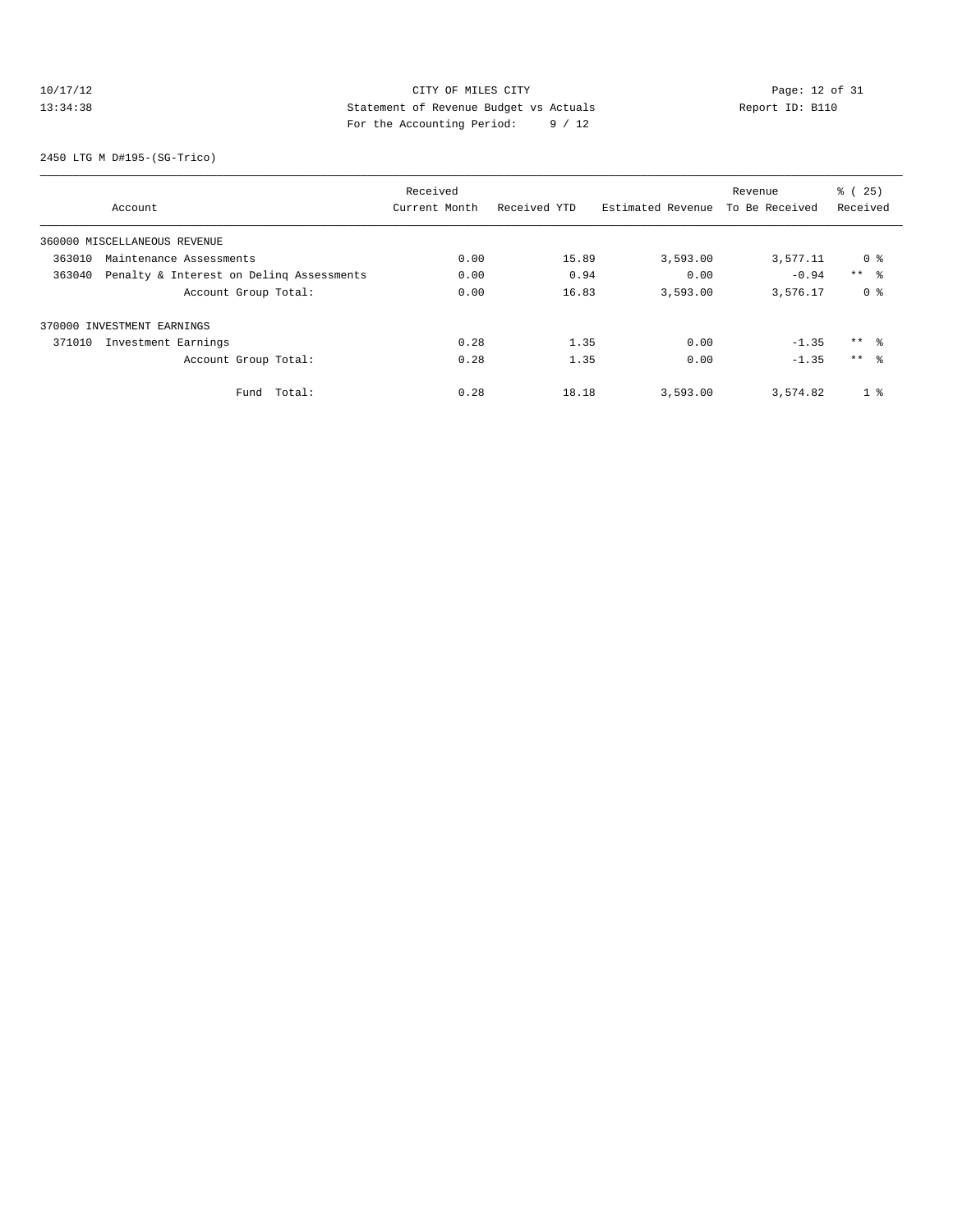#### 10/17/12 Page: 13 of 31 13:34:38 Statement of Revenue Budget vs Actuals Report ID: B110<br>Report ID: B110 For the Accounting Period: 9 / 12

2470 LTG M D#202-(SG-MDU&NV)

|        |                                          | Received      |              |                   | Revenue        | % (25)          |
|--------|------------------------------------------|---------------|--------------|-------------------|----------------|-----------------|
|        | Account                                  | Current Month | Received YTD | Estimated Revenue | To Be Received | Received        |
|        | 360000 MISCELLANEOUS REVENUE             |               |              |                   |                |                 |
| 363010 | Maintenance Assessments                  | 0.00          | 36.29        | 9,551.00          | 9,514.71       | 0 %             |
| 363040 | Penalty & Interest on Deling Assessments | 0.00          | 1.50         | 10.00             | 8.50           | 15 <sup>8</sup> |
|        | Account Group Total:                     | 0.00          | 37.79        | 9,561.00          | 9,523.21       | 0 <sup>8</sup>  |
|        | 370000 INVESTMENT EARNINGS               |               |              |                   |                |                 |
| 371010 | Investment Earnings                      | 0.17          | 1.07         | 0.00              | $-1.07$        | $***$ $\approx$ |
|        | Account Group Total:                     | 0.17          | 1.07         | 0.00              | $-1.07$        | $***$ $\approx$ |
|        | Fund Total:                              | 0.17          | 38.86        | 9,561.00          | 9,522.14       | 0 <sup>8</sup>  |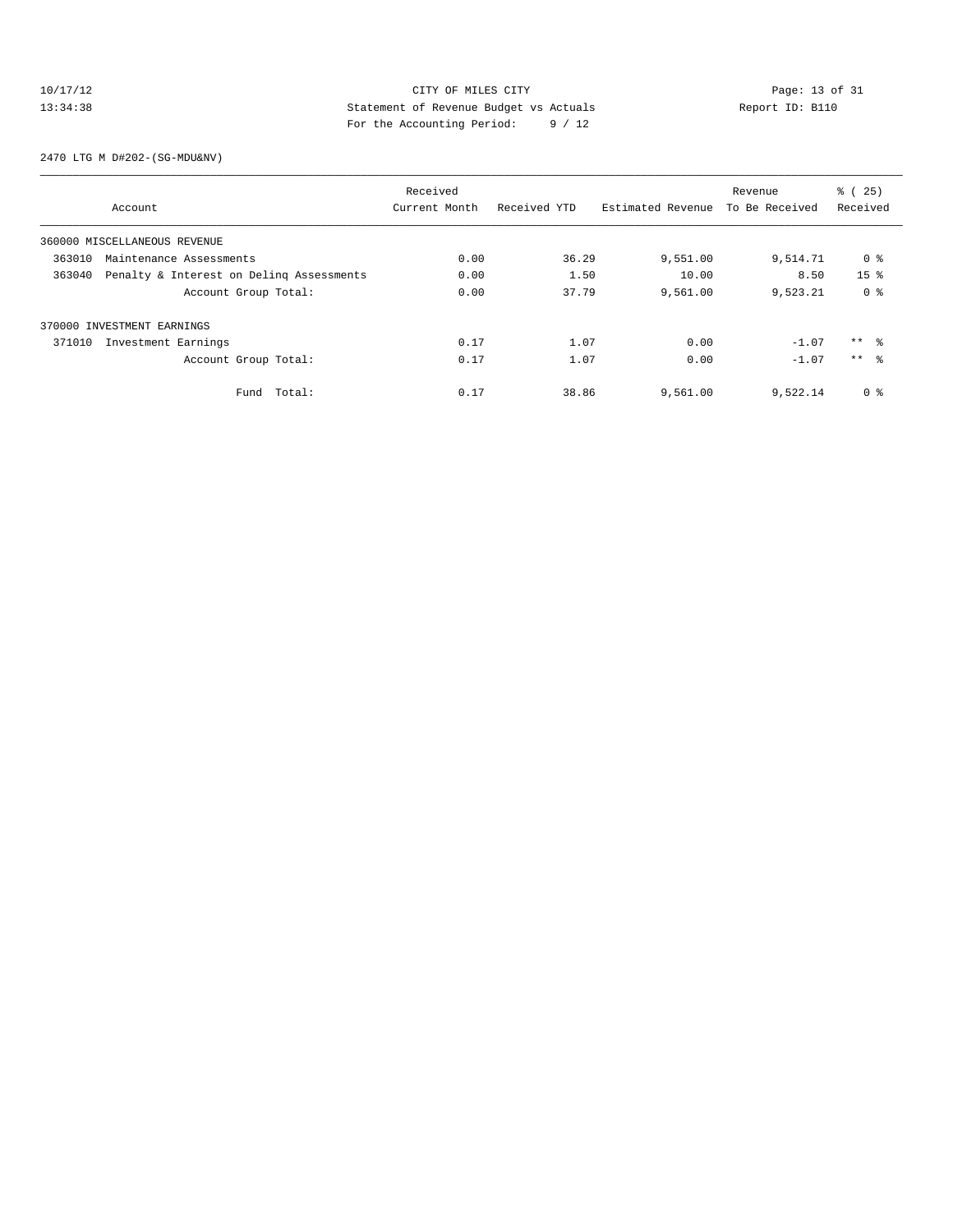# 10/17/12 Page: 14 of 31<br>13:34:38 Statement of Revenue Budget vs Actuals<br>13:34:38 Persite Page: 14 of 31<br>13:34:38 Persite Page: 14 of 2010 13:34:38 Statement of Revenue Budget vs Actuals Report ID: B110 For the Accounting Period: 9 / 12

2480 LTG M M#173-(Milestown Estates)

|        |                                          | Received      |              |                   | Revenue        | % (25)          |
|--------|------------------------------------------|---------------|--------------|-------------------|----------------|-----------------|
|        | Account                                  | Current Month | Received YTD | Estimated Revenue | To Be Received | Received        |
|        | 360000 MISCELLANEOUS REVENUE             |               |              |                   |                |                 |
| 363010 | Maintenance Assessments                  | 0.00          | 9.07         | 266.00            | 256.93         | 3 <sup>8</sup>  |
| 363040 | Penalty & Interest on Deling Assessments | 0.00          | 0.37         | 0.00              | $-0.37$        | $***$ $ -$      |
|        | Account Group Total:                     | 0.00          | 9.44         | 266.00            | 256.56         | $4\degree$      |
|        | 370000 INVESTMENT EARNINGS               |               |              |                   |                |                 |
| 371010 | Investment Earnings                      | 0.04          | 0.22         | 0.00              | $-0.22$        | $***$ $\approx$ |
|        | Account Group Total:                     | 0.04          | 0.22         | 0.00              | $-0.22$        | $***$ %         |
|        | Fund Total:                              | 0.04          | 9.66         | 266.00            | 256.34         | $4\degree$      |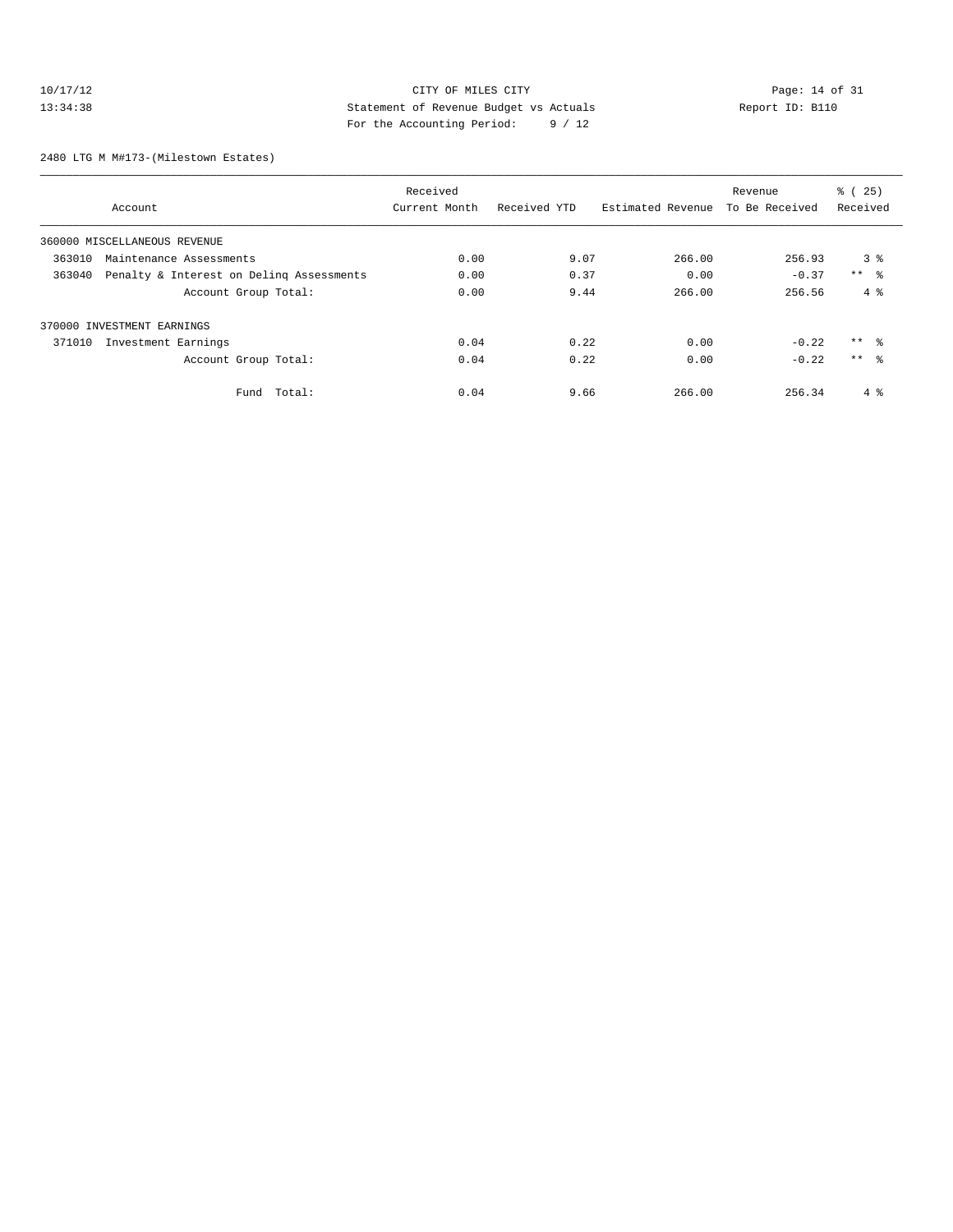# 10/17/12 Page: 15 of 31 13:34:38 Statement of Revenue Budget vs Actuals Report ID: B110<br>Report ID: B110 For the Accounting Period: 9 / 12

2510 STR MAINT DIST #204

| Account                                            | Received<br>Current Month | Received YTD | Estimated Revenue | Revenue<br>To Be Received | % (25)<br>Received |
|----------------------------------------------------|---------------------------|--------------|-------------------|---------------------------|--------------------|
| 360000 MISCELLANEOUS REVENUE                       |                           |              |                   |                           |                    |
| 363010<br>Maintenance Assessments                  | 2,288.71                  | 12,542.40    | 824,367.00        | 811,824.60                | 2 <sub>8</sub>     |
| Penalty & Interest on Deling Assessments<br>363040 | 142.17                    | 1,113.08     | 1,000.00          | $-113.08$                 | $111*$             |
| Account Group Total:                               | 2,430.88                  | 13,655.48    | 825, 367.00       | 811,711.52                | 2 <sup>8</sup>     |
| 370000 INVESTMENT EARNINGS                         |                           |              |                   |                           |                    |
| 371010<br>Investment Earnings                      | 142.75                    | 465.25       | 400.00            | $-65.25$                  | $116*$             |
| Account Group Total:                               | 142.75                    | 465.25       | 400.00            | $-65.25$                  | $116$ %            |
| OTHER FINANCING SOURCES<br>380000                  |                           |              |                   |                           |                    |
| 383000<br>Interfund Operating Transfer             | 0.00                      | 0.00         | 89,695.00         | 89,695.00                 | 0 <sup>8</sup>     |
| Account Group Total:                               | 0.00                      | 0.00         | 89,695.00         | 89,695.00                 | 0 <sup>8</sup>     |
| Total:<br>Fund                                     | 2,573.63                  | 14,120.73    | 915,462.00        | 901, 341.27               | 2 <sub>8</sub>     |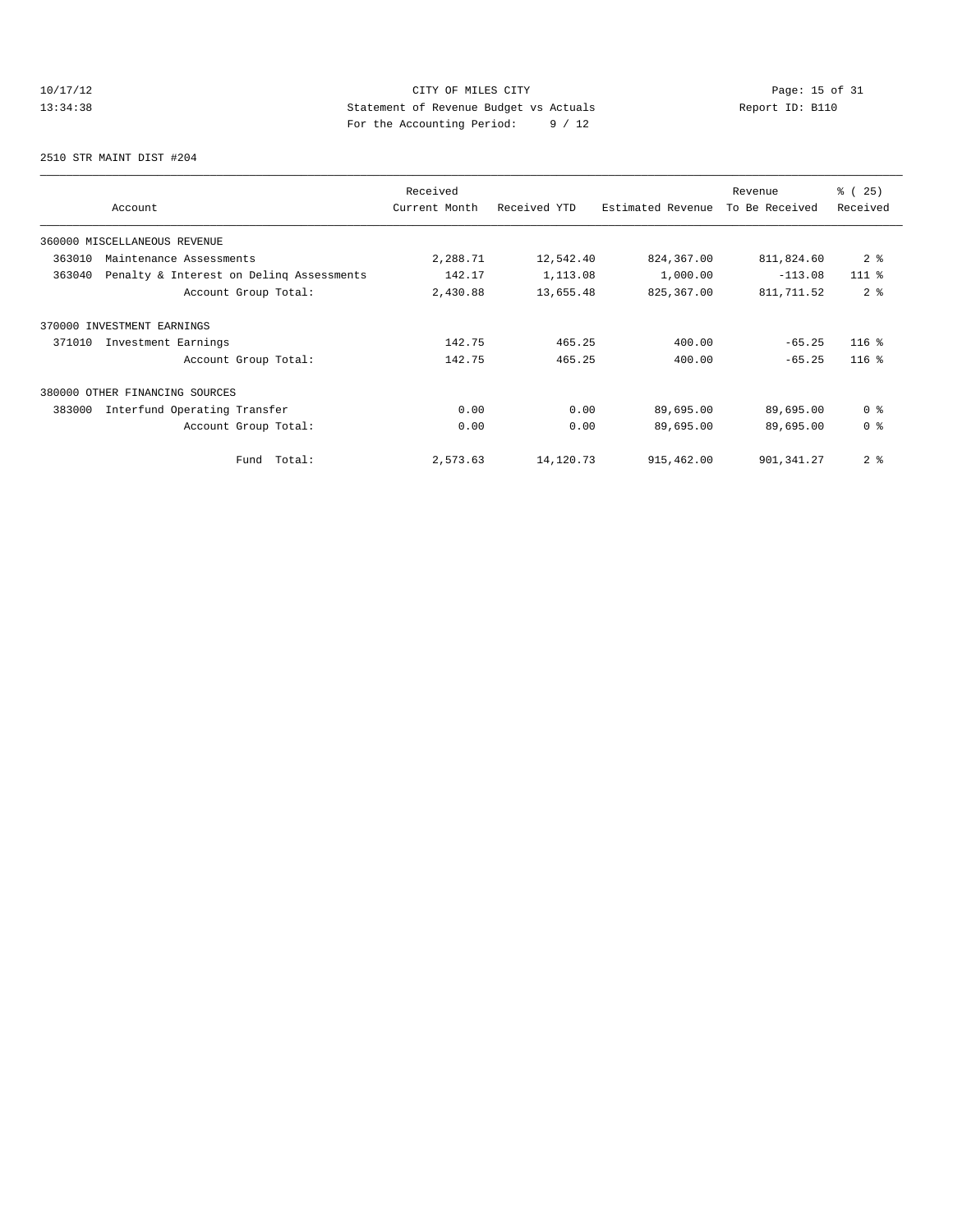# 10/17/12 Page: 16 of 31 13:34:38 Statement of Revenue Budget vs Actuals Report ID: B110 For the Accounting Period: 9 / 12

2520 STR MAINT DIST #205

| Account                                            | Received<br>Current Month | Received YTD | Estimated Revenue | Revenue<br>To Be Received | % (25)<br>Received |
|----------------------------------------------------|---------------------------|--------------|-------------------|---------------------------|--------------------|
| 360000 MISCELLANEOUS REVENUE                       |                           |              |                   |                           |                    |
| 363010<br>Maintenance Assessments                  | 105.53                    | 7,031.03     | 236,245.00        | 229, 213.97               | 3 <sup>8</sup>     |
| Penalty & Interest on Deling Assessments<br>363040 | 6.34                      | 456.97       | 1,000.00          | 543.03                    | 46%                |
| Account Group Total:                               | 111.87                    | 7,488.00     | 237, 245.00       | 229,757.00                | 3 <sup>8</sup>     |
| 370000 INVESTMENT EARNINGS                         |                           |              |                   |                           |                    |
| 371010<br>Investment Earnings                      | 20.27                     | 69.05        | 400.00            | 330.95                    | $17*$              |
| Account Group Total:                               | 20.27                     | 69.05        | 400.00            | 330.95                    | $17*$              |
| 380000 OTHER FINANCING SOURCES                     |                           |              |                   |                           |                    |
| Interfund Operating Transfer<br>383000             | 0.00                      | 0.00         | 89,695.00         | 89,695.00                 | 0 <sup>8</sup>     |
| Account Group Total:                               | 0.00                      | 0.00         | 89,695.00         | 89,695.00                 | 0 <sup>8</sup>     |
| Total:<br>Fund                                     | 132.14                    | 7,557.05     | 327,340.00        | 319,782.95                | 2 <sup>°</sup>     |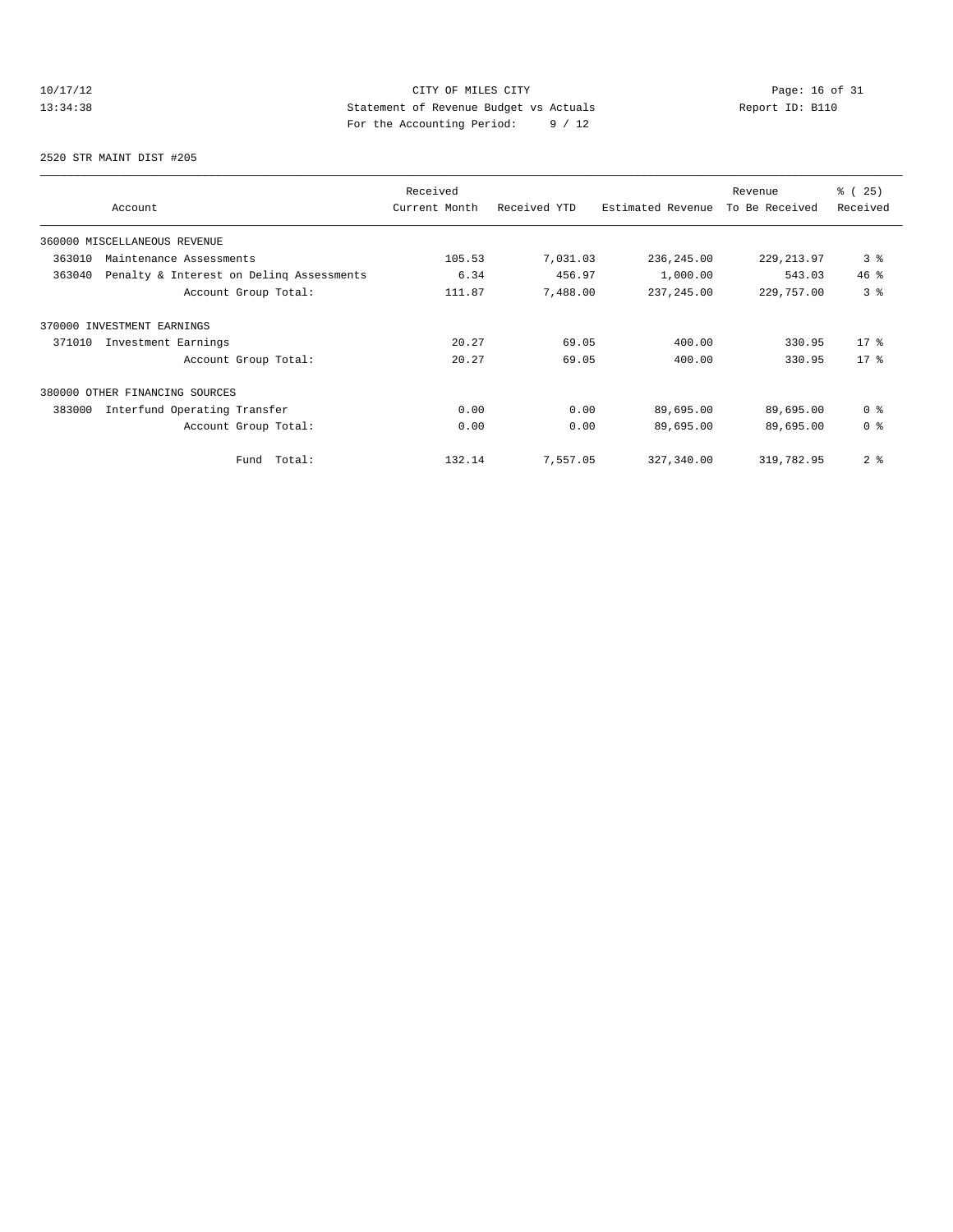#### 10/17/12 Page: 17 of 31<br>13:34:38 Statement of Revenue Budget vs Actuals<br>13:34:38 Page: 17 of 31<br>13:34:38 Page: 18:45, 20:45, 20:45, 20:45, 20:45, 20:45, 20:45, 20:45, 20:45, 20:45, 20:45, 20:45, 20:45, 20:45, 20:45, 20:45, 13:34:38 Statement of Revenue Budget vs Actuals Report ID: B110 For the Accounting Period: 9 / 12

2540 STR MAINT DIST#207-(MILESTOWN ESTATES)

|        |                                          | Received      |              |                   | Revenue        | $\frac{1}{6}$ ( 25 ) |
|--------|------------------------------------------|---------------|--------------|-------------------|----------------|----------------------|
|        | Account                                  | Current Month | Received YTD | Estimated Revenue | To Be Received | Received             |
|        | 360000 MISCELLANEOUS REVENUE             |               |              |                   |                |                      |
| 363010 | Maintenance Assessments                  | 0.00          | 289.55       | 4,138.00          | 3,848.45       | 7 %                  |
| 363040 | Penalty & Interest on Deling Assessments | 0.00          | 34.20        | 0.00              | $-34.20$       | $***$ $ -$           |
|        | Account Group Total:                     | 0.00          | 323.75       | 4,138.00          | 3,814.25       | 8 %                  |
|        | 370000 INVESTMENT EARNINGS               |               |              |                   |                |                      |
| 371010 | Investment Earnings                      | 0.22          | 0.83         | 0.00              | $-0.83$        | $***$ $ -$           |
|        | Account Group Total:                     | 0.22          | 0.83         | 0.00              | $-0.83$        | $***$ $\approx$      |
|        | Fund Total:                              | 0.22          | 324.58       | 4,138.00          | 3,813.42       | 8 %                  |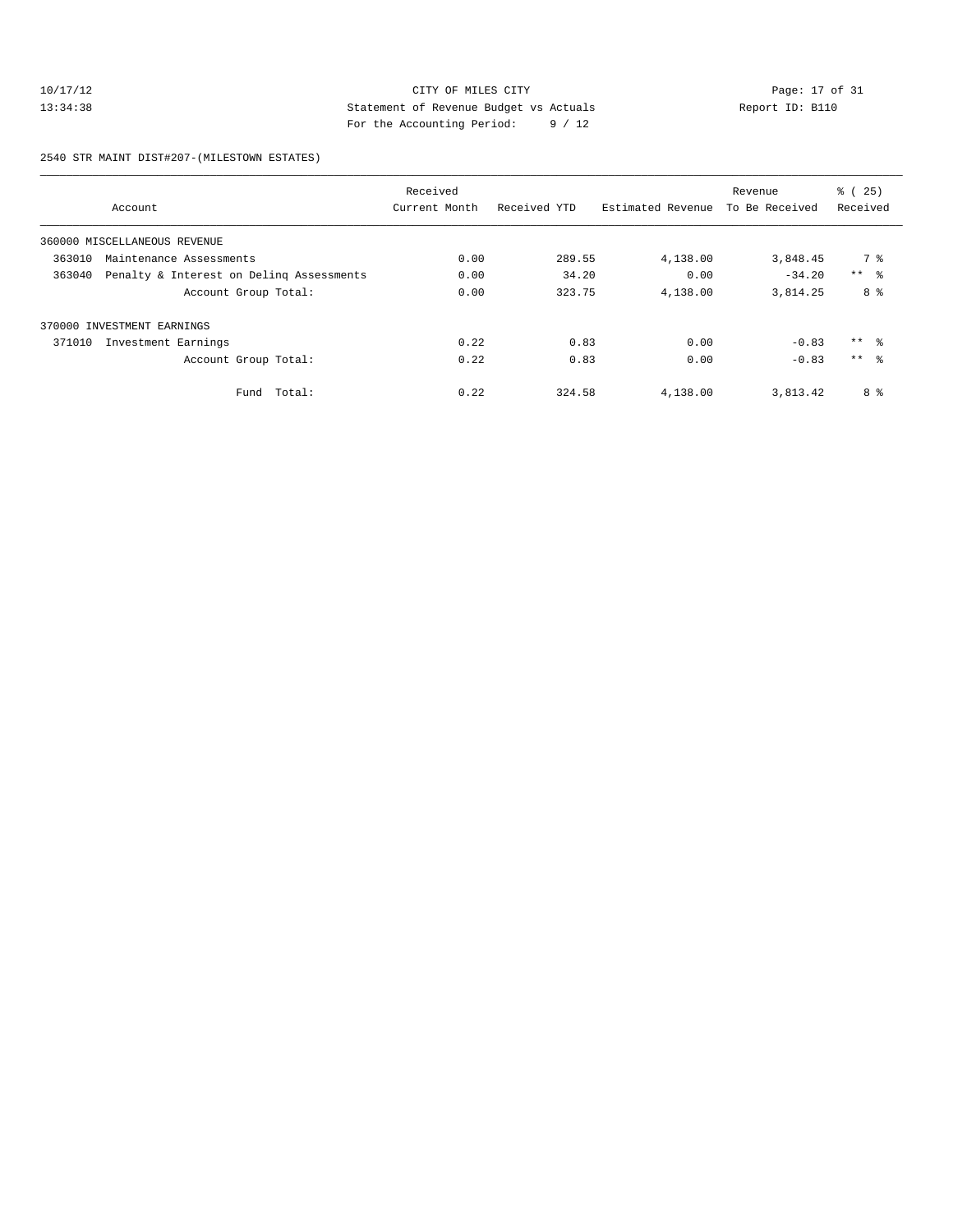# 10/17/12 Page: 18 of 31<br>13:34:38 Statement of Revenue Budget vs Actuals<br>13:34:38 Part the Monountine Paulois (12, 2004) 13:34:38 Statement of Revenue Budget vs Actuals Report ID: B110 For the Accounting Period: 9 / 12

#### 2701 Fire Grants

| Account                      | Received<br>Current Month | Received YTD | Estimated Revenue | Revenue<br>To Be Received | $\frac{1}{6}$ ( 25 )<br>Received |
|------------------------------|---------------------------|--------------|-------------------|---------------------------|----------------------------------|
| 360000 MISCELLANEOUS REVENUE |                           |              |                   |                           |                                  |
| DONATIONS-FIRE/AMB<br>365040 | 0.00                      | 0.00         | 5,250.00          | 5,250.00                  | 0 %                              |
| Account Group Total:         | 0.00                      | 0.00         | 5,250.00          | 5,250.00                  | 0 <sup>8</sup>                   |
| Fund Total:                  | 0.00                      | 0.00         | 5,250.00          | 5,250.00                  | 0 %                              |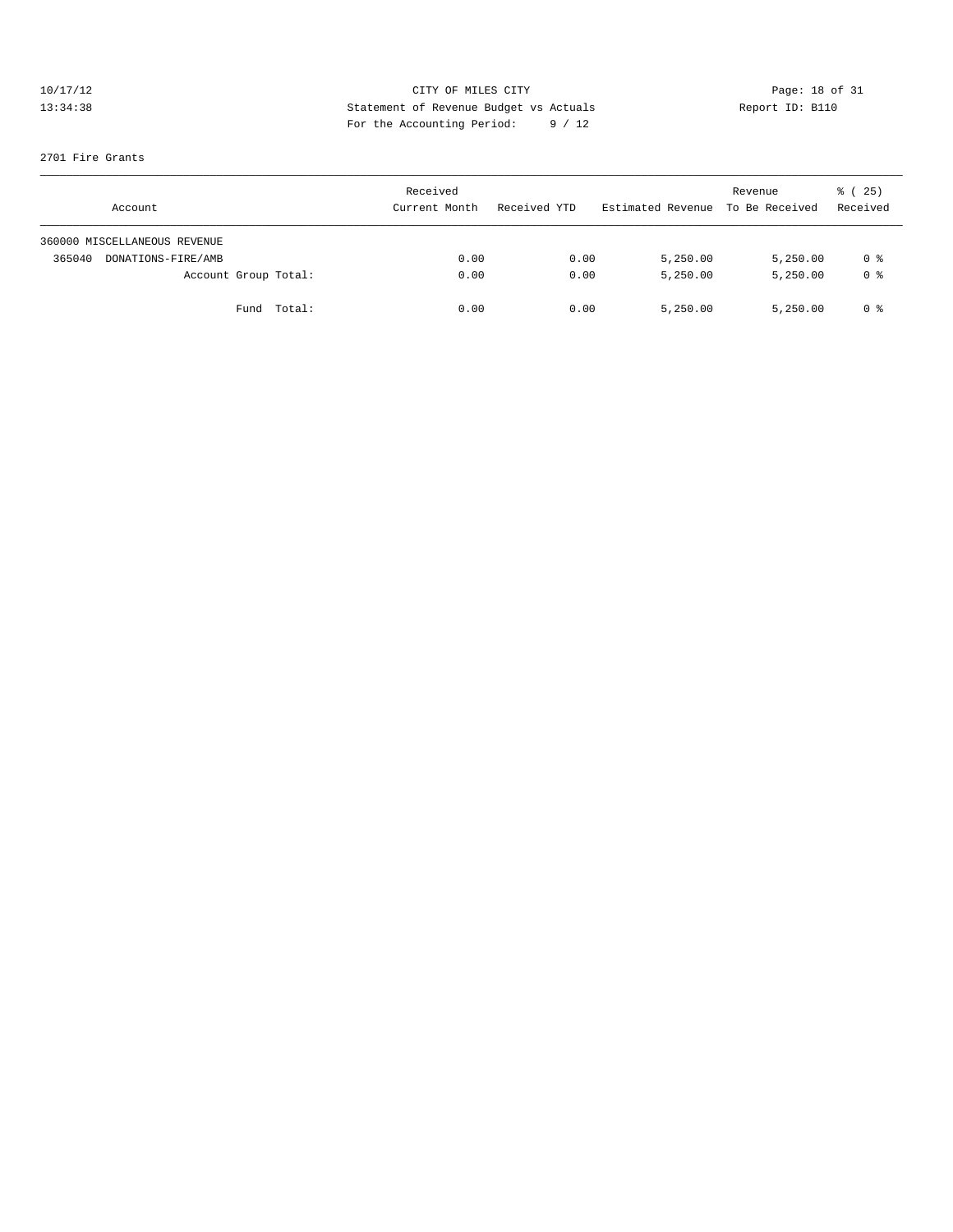# 10/17/12 Page: 19 of 31<br>13:34:38 Statement of Revenue Budget vs Actuals<br>13:34:38 Partha Acquiring Dariod: 2, 12 13:34:38 Statement of Revenue Budget vs Actuals Report ID: B110 For the Accounting Period: 9 / 12

2820 GAS TAX

| Account                              | Received<br>Current Month | Received YTD | Estimated Revenue | Revenue<br>To Be Received | 8 (25)<br>Received |
|--------------------------------------|---------------------------|--------------|-------------------|---------------------------|--------------------|
| 330000 INTERGOVERNMENTAL REVENUES    |                           |              |                   |                           |                    |
| Gasoline Tax Apportionment<br>335040 | 15, 105. 45               | 45,316.36    | 181,265.00        | 135,948.64                | $25$ %             |
| Account Group Total:                 | 15, 105. 45               | 45,316.36    | 181,265.00        | 135,948.64                | $25$ $\frac{6}{5}$ |
| Fund Total:                          | 15,105.45                 | 45,316.36    | 181,265.00        | 135,948.64                | $25$ %             |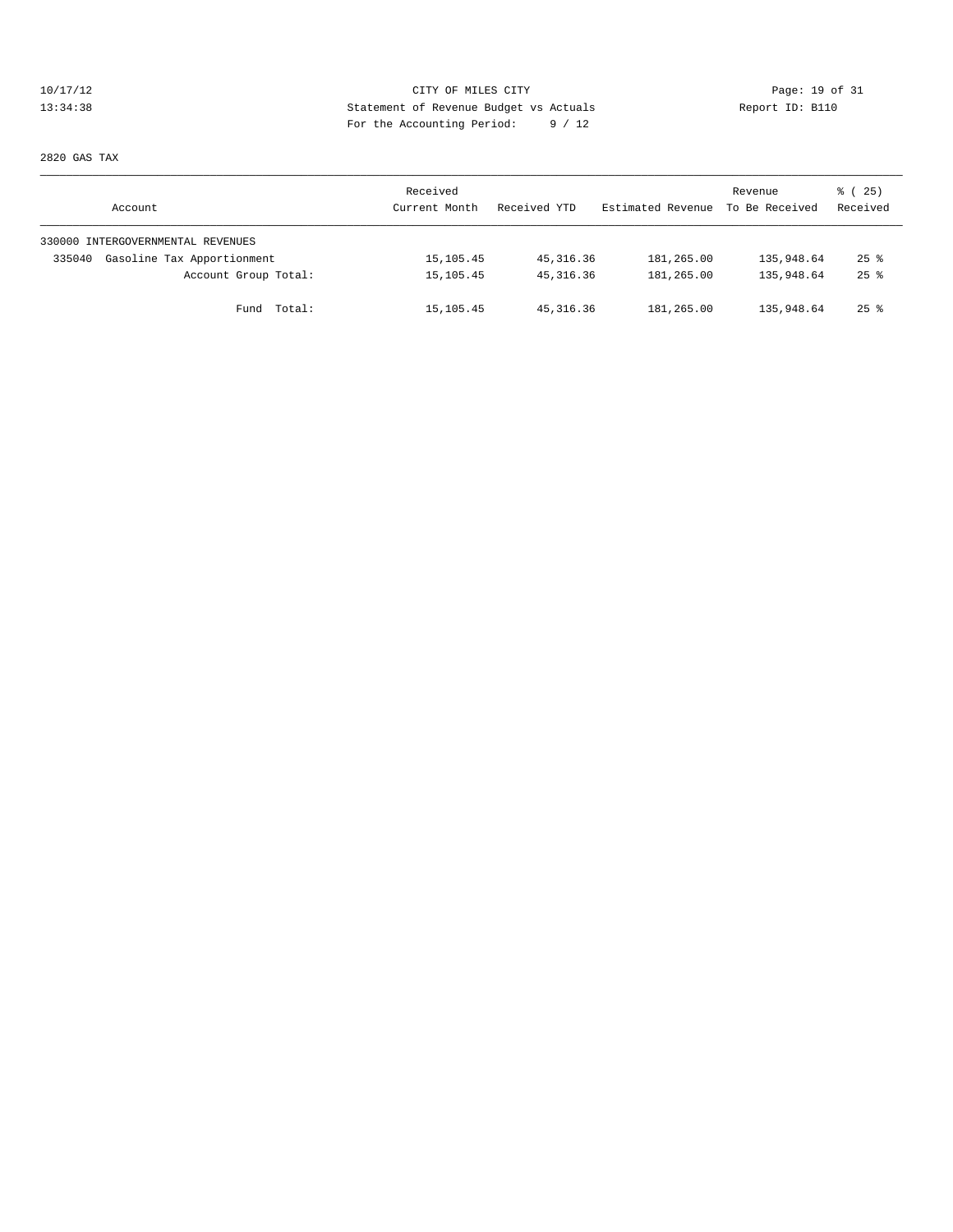# 10/17/12 Page: 20 of 31 13:34:38 Statement of Revenue Budget vs Actuals Report ID: B110<br>Report ID: B110 For the Accounting Period: 9 / 12

#### 2850 911 EMERGENCY

|                                   | Received      |              |                   | Revenue        | % (25)          |
|-----------------------------------|---------------|--------------|-------------------|----------------|-----------------|
| Account                           | Current Month | Received YTD | Estimated Revenue | To Be Received | Received        |
| 330000 INTERGOVERNMENTAL REVENUES |               |              |                   |                |                 |
| Basic 911 Funds<br>335080         | 0.00          | 0.00         | 65,244.00         | 65,244.00      | 0 <sup>8</sup>  |
| 335081<br>Enhanced 911 Funds      | 0.00          | 0.00         | 65,244.00         | 65,244.00      | 0 <sup>8</sup>  |
| 335082<br>911 - WIRELESS FUNDS    | 0.00          | 0.00         | 78,217.00         | 78,217.00      | 0 <sup>8</sup>  |
| Account Group Total:              | 0.00          | 0.00         | 208,705.00        | 208,705.00     | 0 <sup>8</sup>  |
| 370000 INVESTMENT EARNINGS        |               |              |                   |                |                 |
| 371010<br>Investment Earnings     | 9.86          | 38.34        | 200.00            | 161.66         | 19 <sup>8</sup> |
| Account Group Total:              | 9.86          | 38.34        | 200.00            | 161.66         | 19 <sup>8</sup> |
| Total:<br>Fund                    | 9.86          | 38.34        | 208,905.00        | 208,866.66     | 0 <sup>8</sup>  |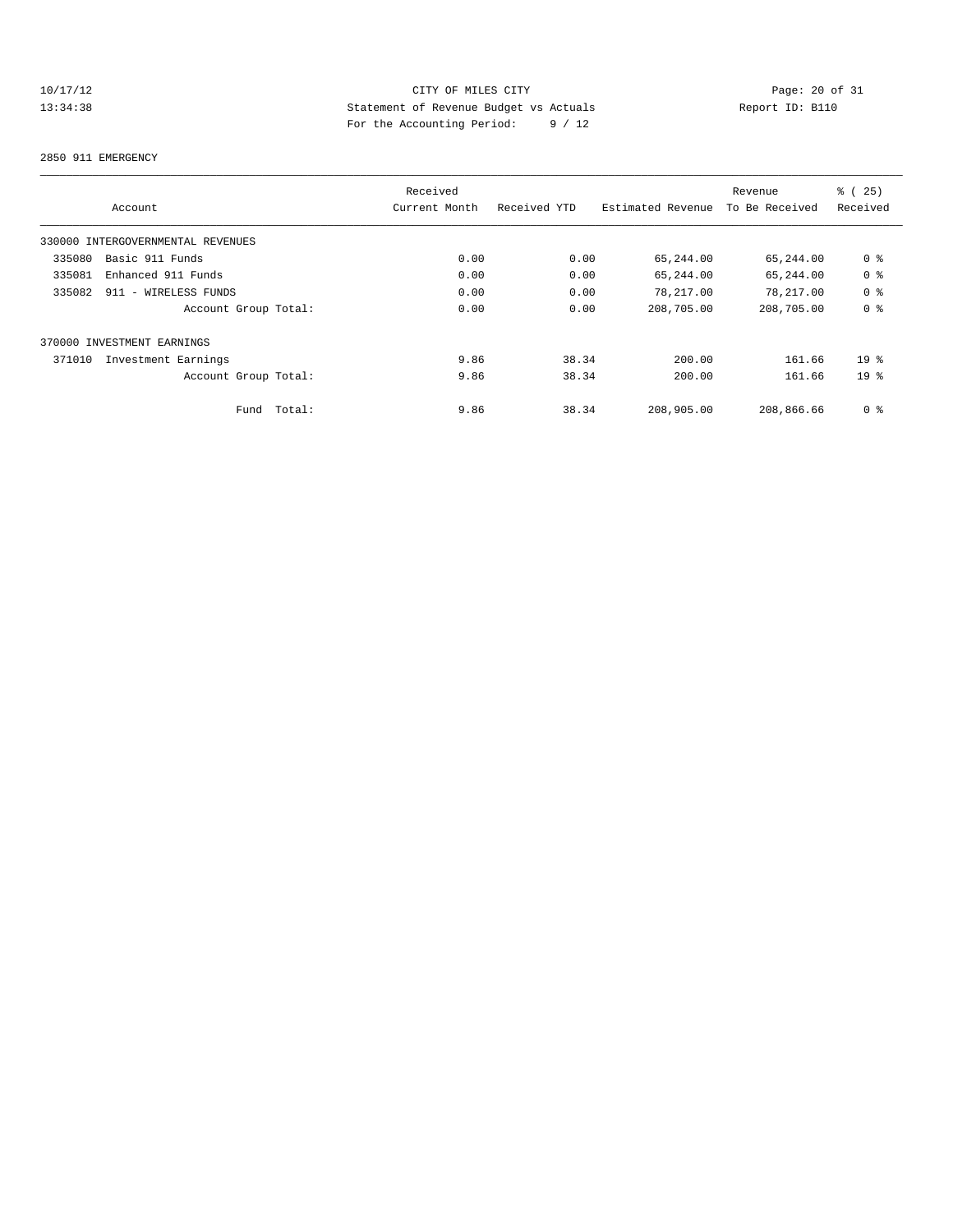# 10/17/12 Page: 21 of 31<br>13:34:38 Statement of Revenue Budget vs Actuals<br>13:34:38 Partha Acquiring Dariod: 2, 12 13:34:38 Statement of Revenue Budget vs Actuals Report ID: B110 For the Accounting Period: 9 / 12

#### 2880 LIBRARY GRANTS

|        | Account                           | Received<br>Current Month | Received YTD | Estimated Revenue | Revenue<br>To Be Received | 25)<br>ී (<br>Received |
|--------|-----------------------------------|---------------------------|--------------|-------------------|---------------------------|------------------------|
|        | 330000 INTERGOVERNMENTAL REVENUES |                           |              |                   |                           |                        |
| 334100 | Library - State Aid               | 0.00                      | 0.00         | 1,519.00          | 1,519.00                  | 0 %                    |
| 334101 | HB#193-Interlibrary Loan Reimb    | 0.00                      | 0.00         | 2,500.00          | 2,500.00                  | 0 <sup>8</sup>         |
| 334105 | Sagebrush Fed/Coal Sev Tax        | 0.00                      | 0.00         | 5,354.00          | 5,354.00                  | 0 <sup>8</sup>         |
|        | Account Group Total:              | 0.00                      | 0.00         | 9,373.00          | 9,373.00                  | 0 <sup>8</sup>         |
|        | Total:<br>Fund                    | 0.00                      | 0.00         | 9,373.00          | 9,373.00                  | 0 %                    |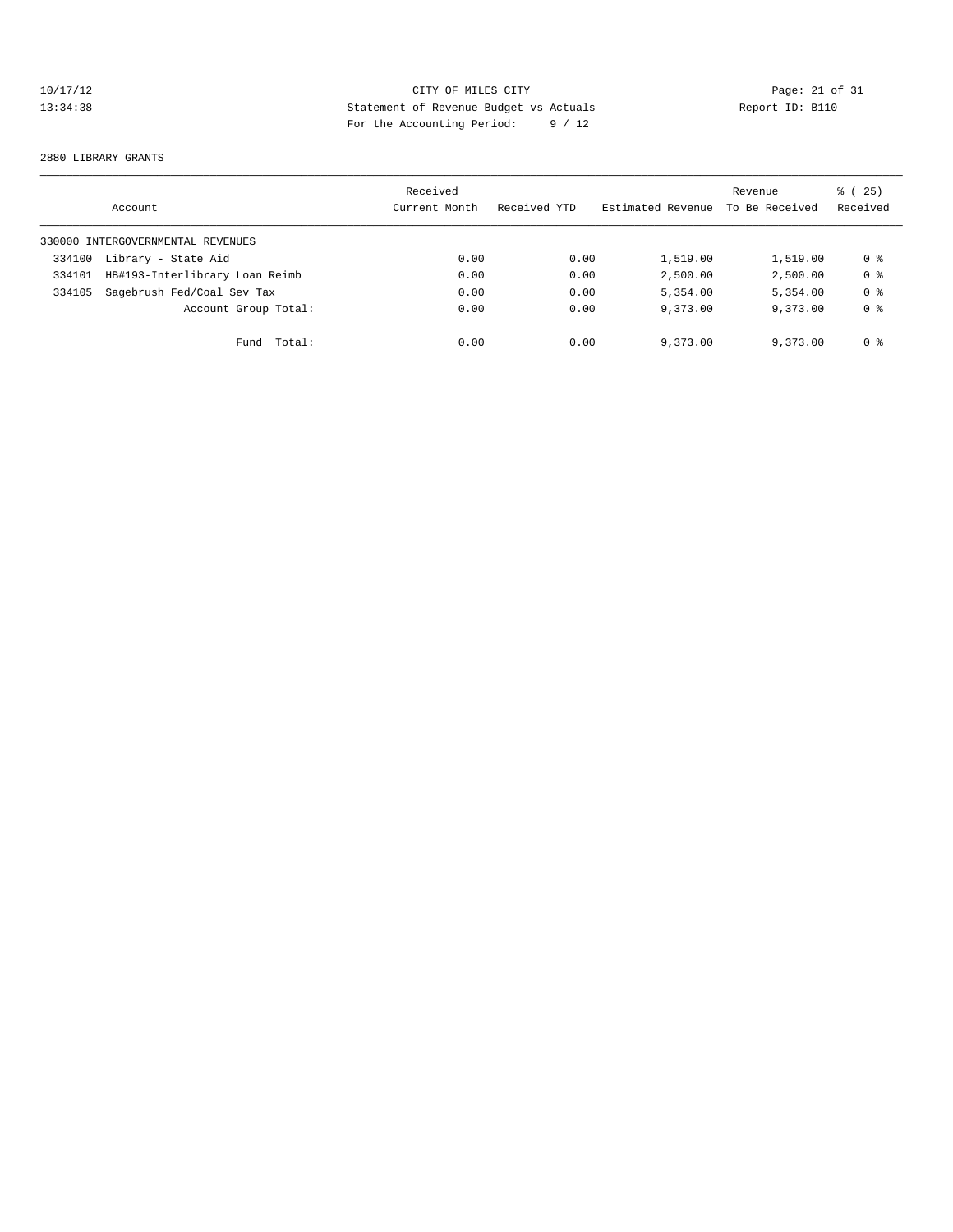# 10/17/12 Page: 22 of 31 13:34:38 Statement of Revenue Budget vs Actuals Report ID: B110 For the Accounting Period: 9 / 12

2935 Historic Preservation

|                                        | Received      |              |                   | Revenue        | % (25)         |
|----------------------------------------|---------------|--------------|-------------------|----------------|----------------|
| Account                                | Current Month | Received YTD | Estimated Revenue | To Be Received | Received       |
| 330000<br>INTERGOVERNMENTAL REVENUES   |               |              |                   |                |                |
| 334000<br>State Grants                 | 0.00          | 0.00         | 5,500.00          | 5,500.00       | 0 <sup>8</sup> |
| Account Group Total:                   | 0.00          | 0.00         | 5,500.00          | 5,500.00       | 0 <sup>8</sup> |
| 360000 MISCELLANEOUS REVENUE           |               |              |                   |                |                |
| Contributions and Donations<br>365000  | 0.00          | 0.00         | 4,100.00          | 4,100.00       | 0 <sup>8</sup> |
| Account Group Total:                   | 0.00          | 0.00         | 4,100.00          | 4,100.00       | 0 <sup>8</sup> |
| 380000 OTHER FINANCING SOURCES         |               |              |                   |                |                |
| Interfund Operating Transfer<br>383000 | 0.00          | 0.00         | 6,000.00          | 6,000.00       | 0 <sup>8</sup> |
| Account Group Total:                   | 0.00          | 0.00         | 6,000.00          | 6,000.00       | 0 <sup>8</sup> |
| Fund Total:                            | 0.00          | 0.00         | 15,600.00         | 15,600.00      | 0 <sup>8</sup> |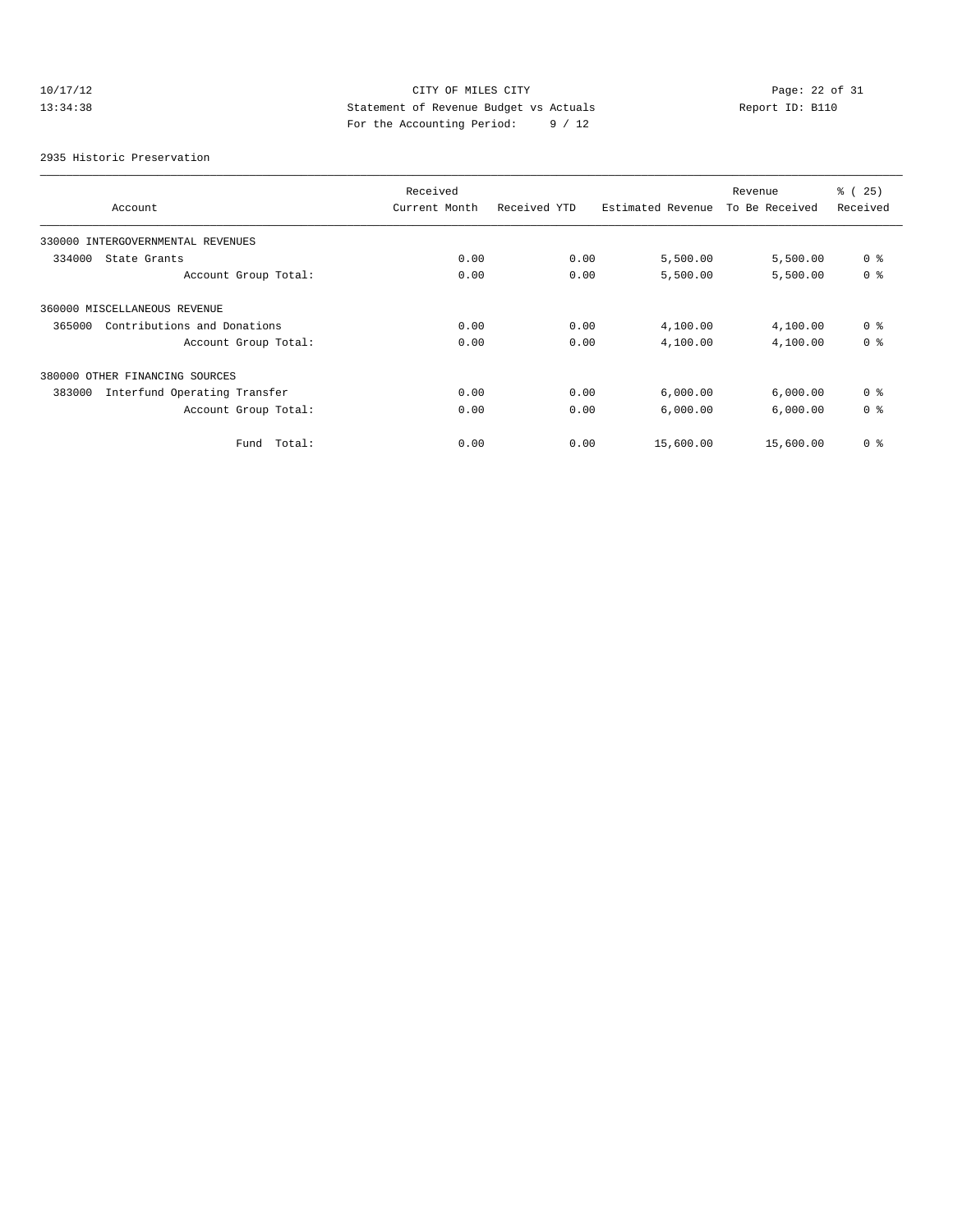#### 10/17/12 Page: 23 of 31 13:34:38 Statement of Revenue Budget vs Actuals Report ID: B110 For the Accounting Period: 9 / 12

2985 RETIRED SENIOR VOLUNTEER PROG (RSVP)

|        | Account                           | Received<br>Current Month | Received YTD | Estimated Revenue | Revenue<br>To Be Received | % (25)<br>Received |
|--------|-----------------------------------|---------------------------|--------------|-------------------|---------------------------|--------------------|
|        | 330000 INTERGOVERNMENTAL REVENUES |                           |              |                   |                           |                    |
| 331165 | RSVP FEDERAL GRANTS               | 0.00                      | 14,557.00    | 58,228.00         | 43,671.00                 | $25$ $%$           |
|        | Account Group Total:              | 0.00                      | 14,557.00    | 58,228.00         | 43,671.00                 | 25%                |
|        | 360000 MISCELLANEOUS REVENUE      |                           |              |                   |                           |                    |
| 362020 | MISC REVENUE                      | 5.00                      | 4,815.52     | 10,000.00         | 5,184.48                  | 48 %               |
| 365000 | Contributions and Donations       | 10.00                     | 194.00       | 2,746.00          | 2,552.00                  | 7 %                |
|        | Account Group Total:              | 15.00                     | 5,009.52     | 12,746.00         | 7,736.48                  | 39%                |
|        | 370000 INVESTMENT EARNINGS        |                           |              |                   |                           |                    |
| 371010 | Investment Earnings               | 2.83                      | 8.24         | 0.00              | $-8.24$                   | ** 응               |
|        | Account Group Total:              | 2.83                      | 8.24         | 0.00              | $-8.24$                   | $***$ %            |
|        | Total:<br>Fund                    | 17.83                     | 19,574.76    | 70,974.00         | 51,399.24                 | $28$ %             |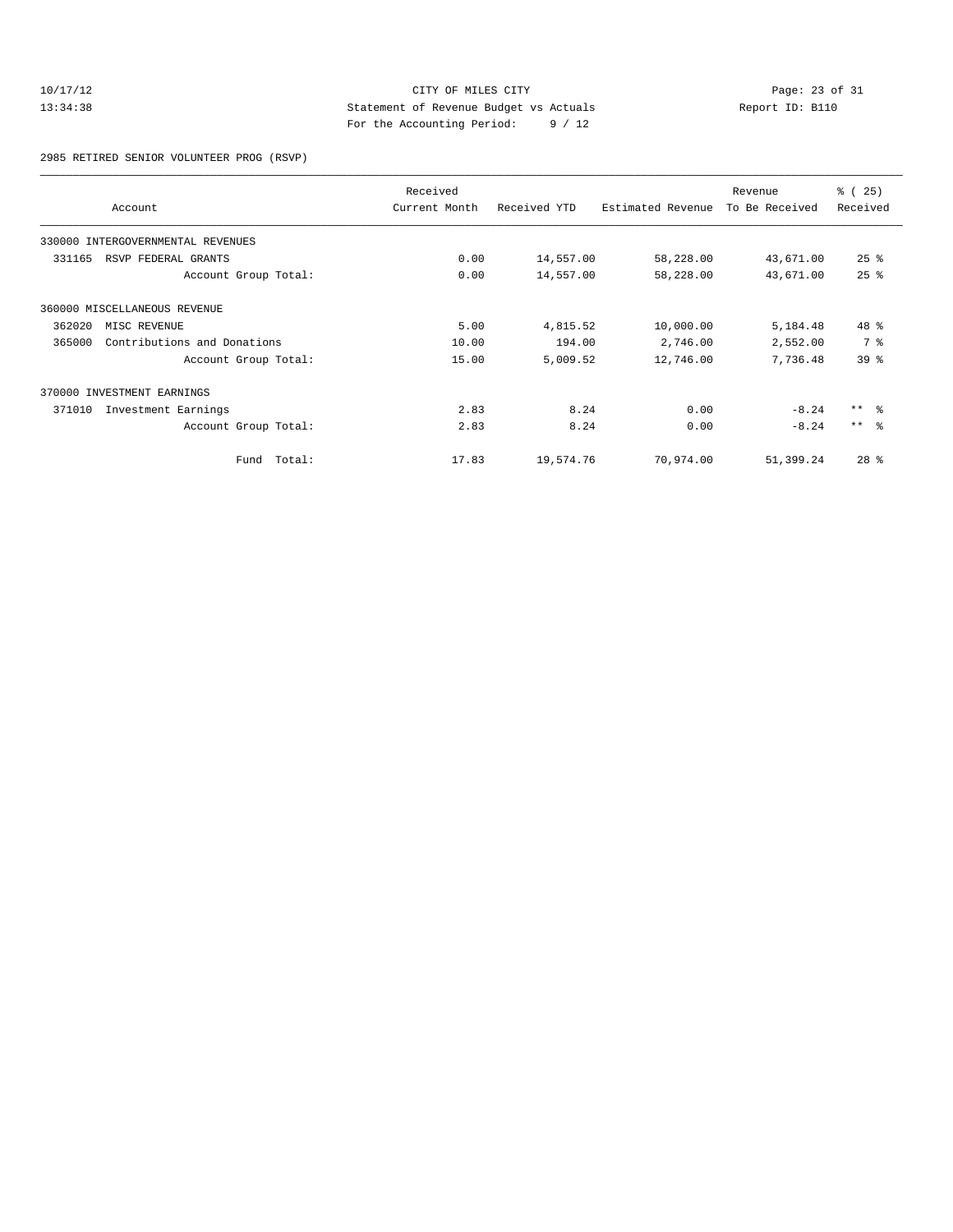#### 10/17/12 Page: 24 of 31 13:34:38 Statement of Revenue Budget vs Actuals Report ID: B110 For the Accounting Period: 9 / 12

3300 Judgement & Losses-Power Settlement

|              | Account                                | Received<br>Current Month | Received YTD | Estimated Revenue | Revenue<br>To Be Received | % (25)<br>Received  |  |
|--------------|----------------------------------------|---------------------------|--------------|-------------------|---------------------------|---------------------|--|
| 310000 TAXES |                                        |                           |              |                   |                           |                     |  |
| 311010       | Real Property Taxes                    | 0.00                      | 10.79        | 0.00              | $-10.79$                  | $***$ %             |  |
| 312000       | Penalty & Interest on Delinquent Taxes | 0.00                      | 3.85         | 0.00              | $-3.85$                   | $***$ $\approx$     |  |
|              | Account Group Total:                   | 0.00                      | 14.64        | 0.00              | $-14.64$                  | $***$ $\frac{6}{6}$ |  |
|              | Total:<br>Fund                         | 0.00                      | 14.64        | 0.00              | $-14.64$                  | $***$ $\frac{6}{5}$ |  |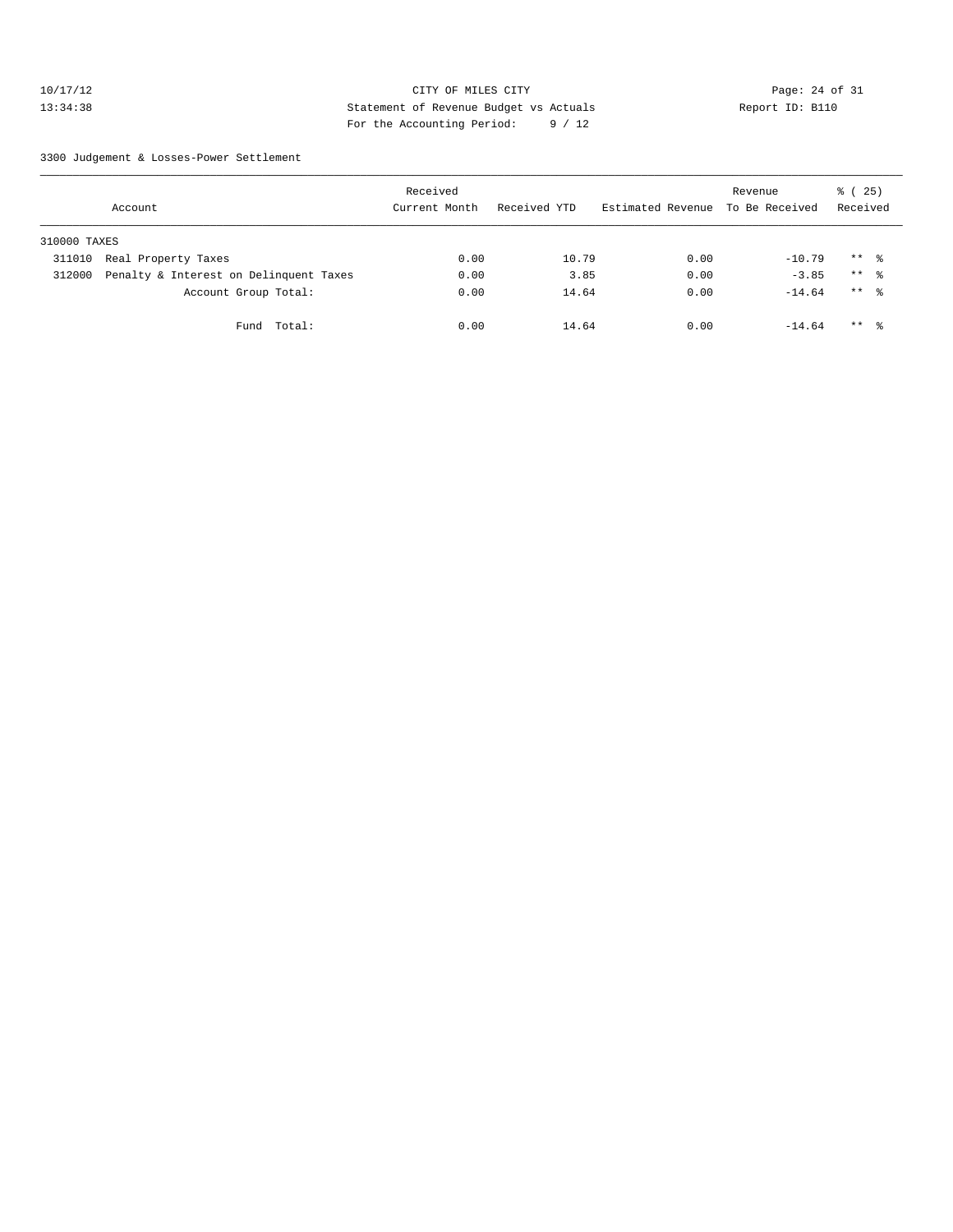#### 10/17/12 Page: 25 of 31 13:34:38 Statement of Revenue Budget vs Actuals Report ID: B110 For the Accounting Period: 9 / 12

4000 General Fund Capitol Improvement Fund

| Account                       | Received<br>Current Month | Received YTD | Estimated Revenue To Be Received | Revenue   | % (25)<br>Received  |
|-------------------------------|---------------------------|--------------|----------------------------------|-----------|---------------------|
| 370000 INVESTMENT EARNINGS    |                           |              |                                  |           |                     |
| Investment Earnings<br>371010 | 49.51                     | 112.98       | 0.00                             | $-112.98$ | $***$ $\frac{6}{3}$ |
| Account Group Total:          | 49.51                     | 112.98       | 0.00                             | $-112.98$ | $***$ 8             |
| Fund Total:                   | 49.51                     | 112.98       | 0.00                             | $-112.98$ | $***$ $\frac{6}{3}$ |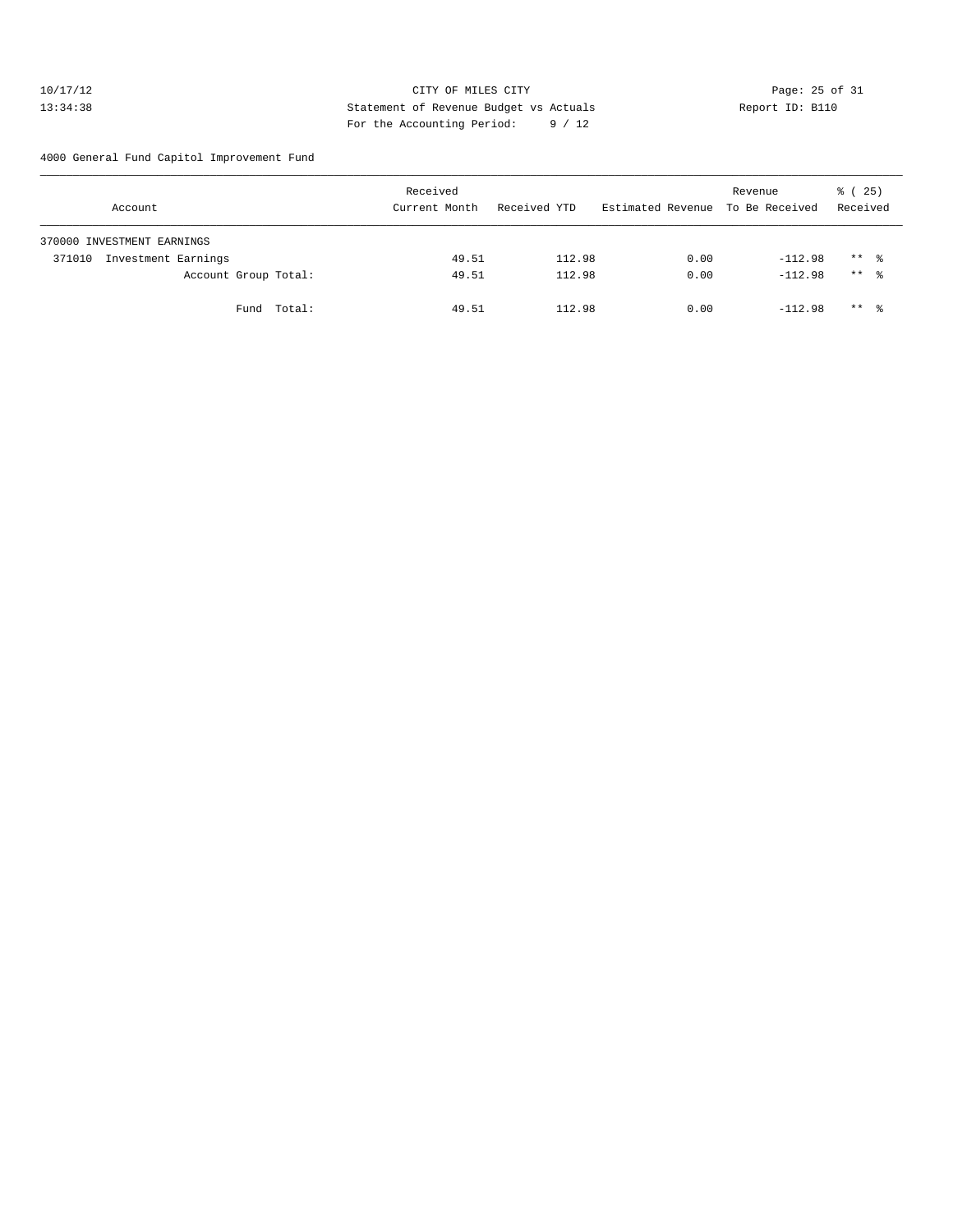#### 10/17/12 Page: 26 of 31 13:34:38 Statement of Revenue Budget vs Actuals Report ID: B110 For the Accounting Period: 9 / 12

4060 CAPITAL IMPROV-PUBLIC WORKS

|        | Account                             | Received<br>Current Month | Received YTD | Estimated Revenue | Revenue<br>To Be Received | % (25)<br>Received      |  |
|--------|-------------------------------------|---------------------------|--------------|-------------------|---------------------------|-------------------------|--|
|        | 320000 LICENSES AND PERMITS         |                           |              |                   |                           |                         |  |
| 323040 | Other Miscellaneous Permits         | 615.00                    | 1,015.00     | 2,500.00          | 1,485.00                  | $41*$                   |  |
|        | Account Group Total:                | 615.00                    | 1,015.00     | 2,500.00          | 1,485.00                  | $41*$                   |  |
|        | 340000 Charges for Services         |                           |              |                   |                           |                         |  |
|        | 343014 Street Cleaning              | 0.00                      | 0.00         | 8,490.00          | 8,490.00                  | 0 <sup>8</sup>          |  |
| 343016 | Prkg Vio/Off Str-Impnd Fees         | 151.50                    | 356.50       | 500.00            | 143.50                    | 71.8                    |  |
| 343018 | Sale of Street & Roadway Materials  | 283.50                    | 414.50       | 0.00              | $-414.50$                 | $***$ $ \frac{6}{9}$    |  |
|        | Account Group Total:                | 435.00                    | 771.00       | 8,990.00          | 8,219.00                  | 9 <sub>8</sub>          |  |
|        | 360000 MISCELLANEOUS REVENUE        |                           |              |                   |                           |                         |  |
| 362020 | MISC REVENUE                        | 0.00                      | 161.00       | 0.00              | $-161.00$                 | $***$ $=$ $\frac{6}{5}$ |  |
|        | Account Group Total:                | 0.00                      | 161.00       | 0.00              | $-161.00$                 | $***$ $ \frac{6}{6}$    |  |
|        | 370000 INVESTMENT EARNINGS          |                           |              |                   |                           |                         |  |
| 371010 | Investment Earnings                 | 15.14                     | 46.96        | 0.00              | $-46.96$                  | $***$ $ \frac{6}{9}$    |  |
|        | Account Group Total:                | 15.14                     | 46.96        | 0.00              | $-46.96$                  | $***$ $\frac{6}{6}$     |  |
|        | 380000 OTHER FINANCING SOURCES      |                           |              |                   |                           |                         |  |
|        | 383000 Interfund Operating Transfer | 0.00                      | 0.00         | 20,000.00         | 20,000.00                 | 0 <sup>8</sup>          |  |
|        | Account Group Total:                | 0.00                      | 0.00         | 20,000.00         | 20,000.00                 | 0 <sup>8</sup>          |  |
|        | Fund Total:                         | 1,065.14                  | 1,993.96     | 31,490.00         | 29,496.04                 | 6 %                     |  |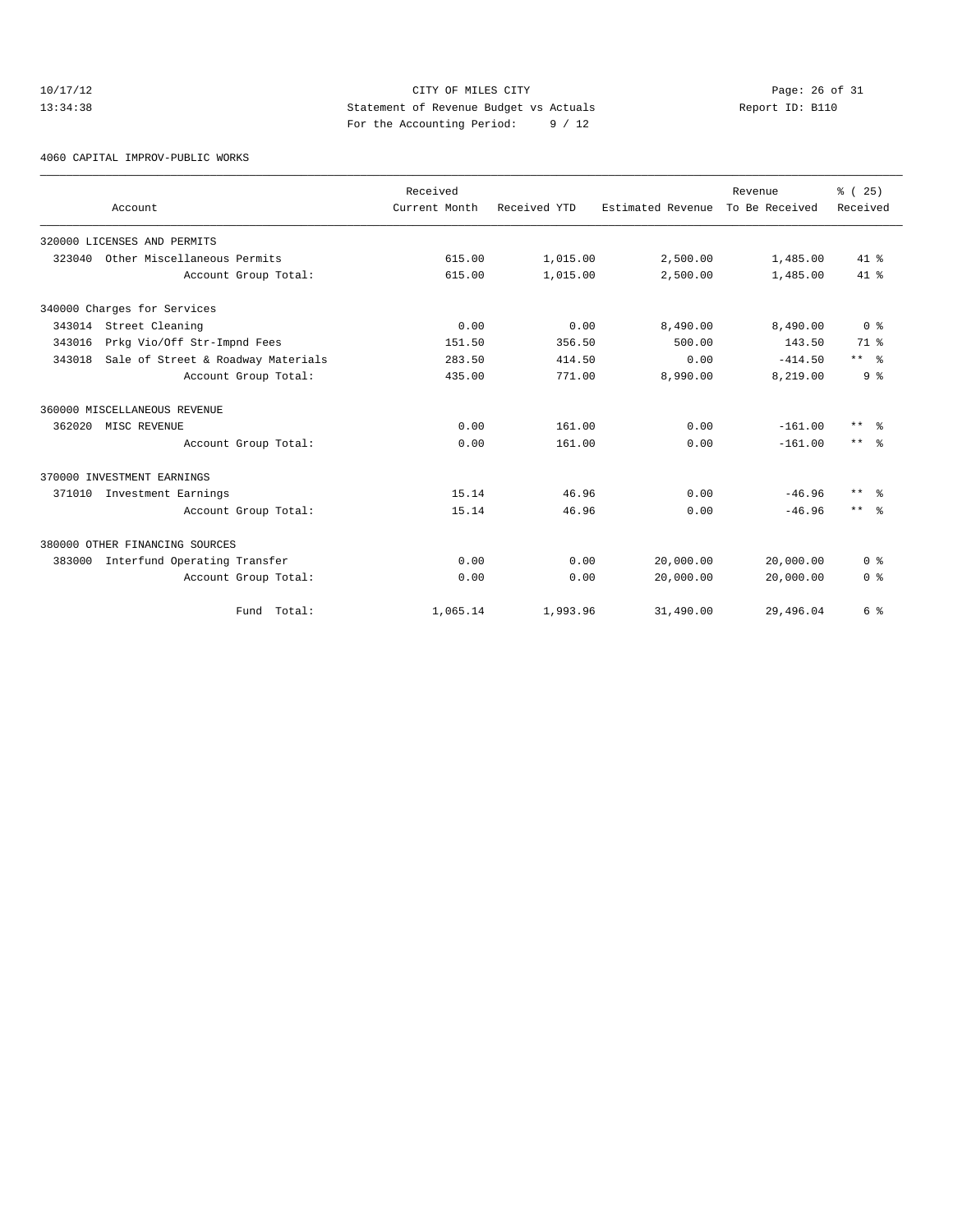# 10/17/12 Page: 27 of 31 13:34:38 Statement of Revenue Budget vs Actuals Report ID: B110 For the Accounting Period: 9 / 12

#### 5210 WATER UTILITY

|        | Account                            | Received<br>Current Month | Received YTD | Estimated Revenue | Revenue<br>To Be Received | % (25)<br>Received   |
|--------|------------------------------------|---------------------------|--------------|-------------------|---------------------------|----------------------|
|        | 340000 Charges for Services        |                           |              |                   |                           |                      |
|        |                                    |                           |              |                   |                           |                      |
| 341075 | Serv/Cnty-Interlocal Agmt          | 0.00                      | 0.00         | 3,764.00          | 3,764.00                  | 0 <sup>8</sup>       |
| 343021 | Metered Water Sales                | 252,006.31                | 850,101.29   | 1,950,000.00      | 1,099,898.71              | 44 %                 |
| 343022 | Unmetered Water Sales/Chrgoffs     | 87.23                     | 165.88       | 1,000.00          | 834.12                    | $17*$                |
| 343023 | Bulk Water Sales                   | 141.94                    | 772.92       | 4,000.00          | 3,227.08                  | 19 <sup>°</sup>      |
| 343025 | Hookup Fee                         | 600.00                    | 5,400.00     | 12,000.00         | 6,600.00                  | 45%                  |
| 343026 | Water Install/Tap Chrgs/Labor      | 0.00                      | 645.00       | 8,000.00          | 7,355.00                  | 8 %                  |
| 343027 | Chg for Wtr Dept. Serv             | 18.00                     | 90.00        | 500.00            | 410.00                    | 18 <sup>8</sup>      |
| 343029 | Curb Stop Replacement Fee          | 3,607.00                  | 10,795.61    | 41,880.00         | 31,084.39                 | 26%                  |
|        | Account Group Total:               | 256,460.48                | 867,970.70   | 2,021,144.00      | 1, 153, 173.30            | 43%                  |
|        | 360000 MISCELLANEOUS REVENUE       |                           |              |                   |                           |                      |
| 362040 | \$2.00 State Assessment Fee        | 0.00                      | $-4.00$      | 0.00              | 4.00                      | $***$ $ \frac{6}{9}$ |
| 367000 | Sale of Junk or Salvage            | 0.00                      | 0.00         | 250.00            | 250.00                    | 0 %                  |
|        | Account Group Total:               | 0.00                      | $-4.00$      | 250.00            | 254.00                    | $-2$ %               |
|        | 370000 INVESTMENT EARNINGS         |                           |              |                   |                           |                      |
| 371010 | Investment Earnings                | 756.66                    | 2,334.32     | 6,000.00          | 3,665.68                  | 39 <sup>8</sup>      |
|        | Account Group Total:               | 756.66                    | 2,334.32     | 6,000.00          | 3,665.68                  | 39 <sup>8</sup>      |
|        | 380000 OTHER FINANCING SOURCES     |                           |              |                   |                           |                      |
| 381070 | Proceeds from Notes/Loans/Intercap | 0.00                      | 0.00         | 19,788.00         | 19,788.00                 | 0 <sup>8</sup>       |
|        | Account Group Total:               | 0.00                      | 0.00         | 19,788.00         | 19,788.00                 | 0 <sup>8</sup>       |
|        | Fund Total:                        | 257, 217.14               | 870,301.02   | 2,047,182.00      | 1,176,880.98              | $43*$                |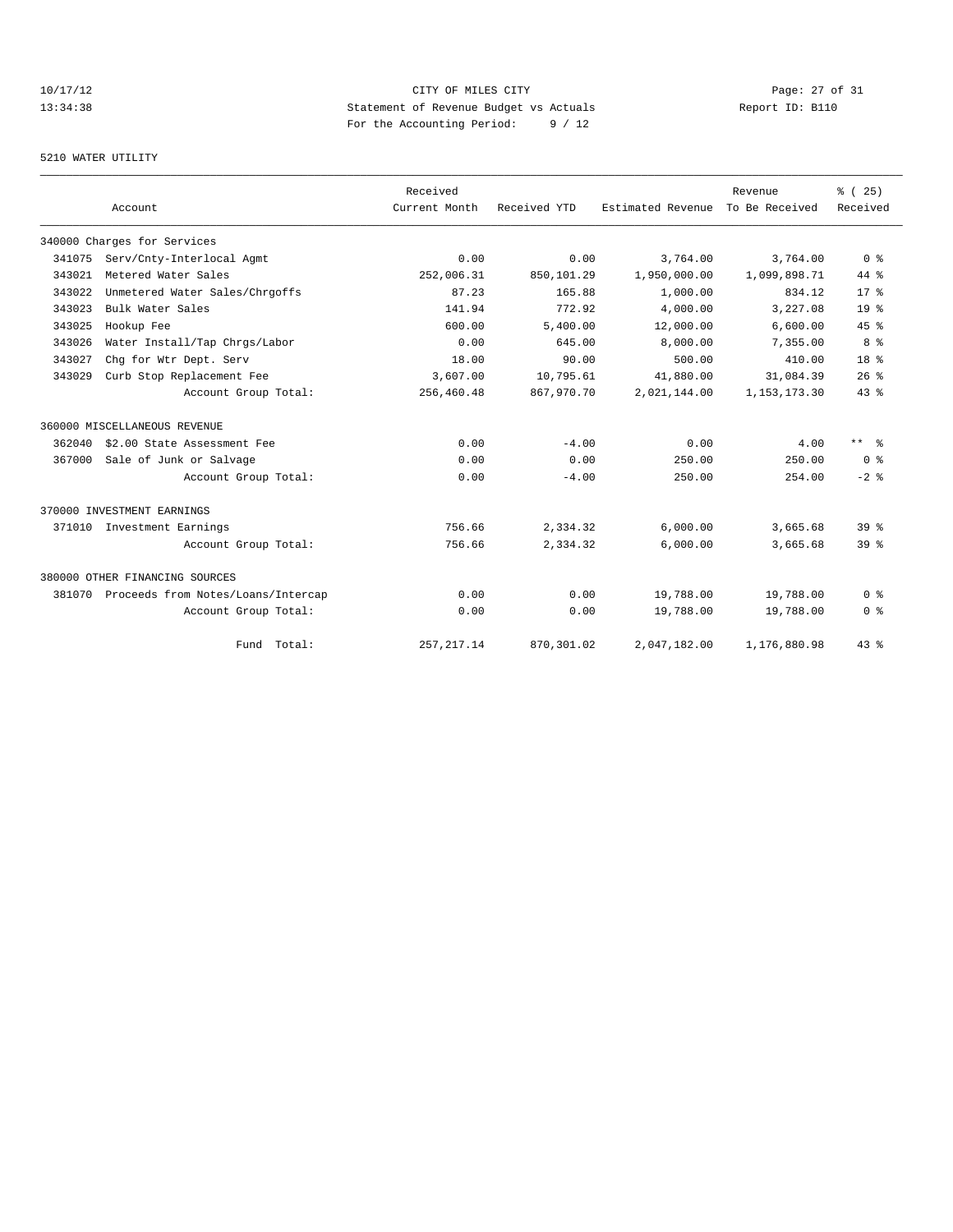#### 10/17/12 Page: 28 of 31 13:34:38 Statement of Revenue Budget vs Actuals Report ID: B110 For the Accounting Period: 9 / 12

#### 5310 SEWER UTILITY

|        |                                           | Received      |              |                   | Revenue        | % (25)             |
|--------|-------------------------------------------|---------------|--------------|-------------------|----------------|--------------------|
|        | Account                                   | Current Month | Received YTD | Estimated Revenue | To Be Received | Received           |
|        | 330000 INTERGOVERNMENTAL REVENUES         |               |              |                   |                |                    |
|        | 331991 Federal Stimulus                   | 0.00          | 0.00         | 300,000.00        | 300,000.00     | 0 <sup>8</sup>     |
|        | Account Group Total:                      | 0.00          | 0.00         | 300,000.00        | 300,000.00     | 0 <sup>8</sup>     |
|        | 340000 Charges for Services               |               |              |                   |                |                    |
| 341075 | Serv/Cnty-Interlocal Agmt                 | 0.00          | 0.00         | 1,500.00          | 1,500.00       | 0 <sup>8</sup>     |
| 343031 | Sewer Service Charges                     | 90,459.73     | 250,093.29   | 1,028,304.00      | 778,210.71     | $24$ $\frac{6}{3}$ |
| 343032 | Sewer Installation Charges/Chrgoffs       | 87.23         | 165.87       | 1,200.00          | 1,034.13       | $14*$              |
| 343033 | Hookup Fee                                | 600.00        | 2.160.00     | 12,000.00         | 9,840.00       | 18 <sup>8</sup>    |
| 343034 | Treatment Facilities Fees                 | 240.00        | 785.00       | 3,000.00          | 2,215.00       | $26$ %             |
| 343036 | Miscellaneous Sewer Revenue (Labor)       | 0.00          | 0.00         | 1,500.00          | 1,500.00       | 0 <sup>8</sup>     |
| 343037 | Baker Road Etc.                           | 667.35        | 2,121.95     | 8,000.00          | 5,878.05       | $27$ %             |
| 343038 | RURAL SWR DIST #1                         | 0.00          | 0.00         | 22,000.00         | 22,000.00      | 0 <sup>8</sup>     |
|        | Account Group Total:                      | 92,054.31     | 255, 326.11  | 1,077,504.00      | 822, 177.89    | $24$ $%$           |
|        | 360000 MISCELLANEOUS REVENUE              |               |              |                   |                |                    |
| 361010 | Land Rental                               | 75.90         | 2,575.90     | 2,500.00          | $-75.90$       | 103 <sub>8</sub>   |
| 362000 | Insurance Proceeds                        | 0.00          | 1,445.19     | 0.00              | $-1, 445.19$   | $***$ $ -$         |
| 362020 | MISC REVENUE                              | 0.00          | 0.00         | 1,000.00          | 1,000.00       | 0 <sup>8</sup>     |
|        | Account Group Total:                      | 75.90         | 4,021.09     | 3,500.00          | $-521.09$      | $115$ %            |
|        | 370000 INVESTMENT EARNINGS                |               |              |                   |                |                    |
|        | 371010 Investment Earnings                | 520.79        | 1,685.13     | 3,500.00          | 1,814.87       | $48$ %             |
|        | Account Group Total:                      | 520.79        | 1,685.13     | 3,500.00          | 1,814.87       | $48$ %             |
|        | 380000 OTHER FINANCING SOURCES            |               |              |                   |                |                    |
|        | 381070 Proceeds from Notes/Loans/Intercap | 0.00          | 0.00         | 1,510,000.00      | 1,510,000.00   | 0 <sup>8</sup>     |
|        | Account Group Total:                      | 0.00          | 0.00         | 1,510,000.00      | 1,510,000.00   | 0 <sup>8</sup>     |
|        | Fund Total:                               | 92,651.00     | 261,032.33   | 2,894,504.00      | 2,633,471.67   | <b>9 %</b>         |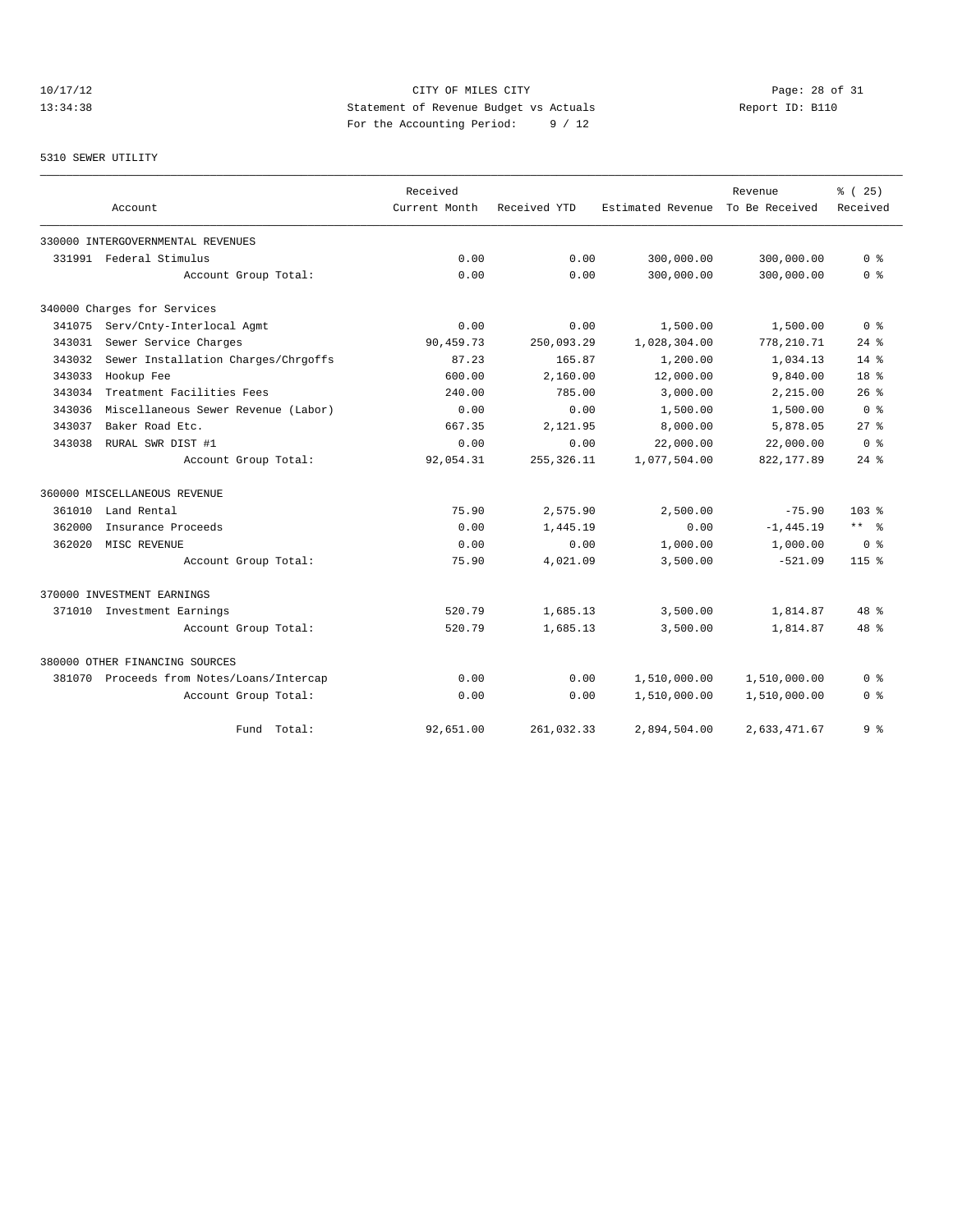# 10/17/12 Page: 29 of 31 13:34:38 Statement of Revenue Budget vs Actuals Report ID: B110 For the Accounting Period: 9 / 12

#### 5510 AMBULANCE FUND

|              | Account                                | Received<br>Current Month | Received YTD | Estimated Revenue | Revenue<br>To Be Received | % (25)<br>Received |
|--------------|----------------------------------------|---------------------------|--------------|-------------------|---------------------------|--------------------|
| 310000 TAXES |                                        |                           |              |                   |                           |                    |
| 311010       | Real Property Taxes                    | 8.16                      | 82.52        | 6,500.00          | 6,417.48                  | 1 <sup>8</sup>     |
| 311020       | Personal Property Taxes                | 0.96                      | 5.83         | 650.00            | 644.17                    | 1 <sup>8</sup>     |
| 312000       | Penalty & Interest on Delinquent Taxes | 0.59                      | 9.76         | 40.00             | 30.24                     | $24$ $%$           |
|              | Account Group Total:                   | 9.71                      | 98.11        | 7,190.00          | 7.091.89                  | 1 <sup>8</sup>     |
|              | 330000 INTERGOVERNMENTAL REVENUES      |                           |              |                   |                           |                    |
| 331040       | Medicaid Supplemental Program-State    | 0.00                      | 0.00         | 3,700.00          | 3,700.00                  | 0 <sup>8</sup>     |
|              | Account Group Total:                   | 0.00                      | 0.00         | 3,700.00          | 3,700.00                  | 0 <sup>8</sup>     |
|              | 340000 Charges for Services            |                           |              |                   |                           |                    |
| 341075       | Serv/Cnty-Interlocal Agmt              | 0.00                      | 0.00         | 35,747.00         | 35,747.00                 | 0 <sup>8</sup>     |
| 342026       | Ambulance Charges                      | 65,891.67                 | 176, 757.42  | 824,085.00        | 647, 327.58               | $21$ %             |
| 342027       | Ambulance Standby                      | 1,000.00                  | 1,000.00     | 7,500.00          | 6,500.00                  | 13 <sup>8</sup>    |
|              | Account Group Total:                   | 66,891.67                 | 177,757.42   | 867, 332, 00      | 689,574.58                | $20*$              |
|              | 360000 MISCELLANEOUS REVENUE           |                           |              |                   |                           |                    |
|              | 366010 Misc- From Charge off Accts     | 0.00                      | 187.21       | 5,500.00          | 5,312.79                  | 3%                 |
|              | Account Group Total:                   | 0.00                      | 187.21       | 5,500.00          | 5,312.79                  | 3 <sup>8</sup>     |
|              | 370000 INVESTMENT EARNINGS             |                           |              |                   |                           |                    |
| 371010       | Investment Earnings                    | 0.00                      | 0.00         | 499.00            | 499.00                    | 0 <sup>8</sup>     |
|              | Account Group Total:                   | 0.00                      | 0.00         | 499.00            | 499.00                    | 0 <sup>8</sup>     |
|              | Fund Total:                            | 66,901.38                 | 178,042.74   | 884, 221.00       | 706,178.26                | $20*$              |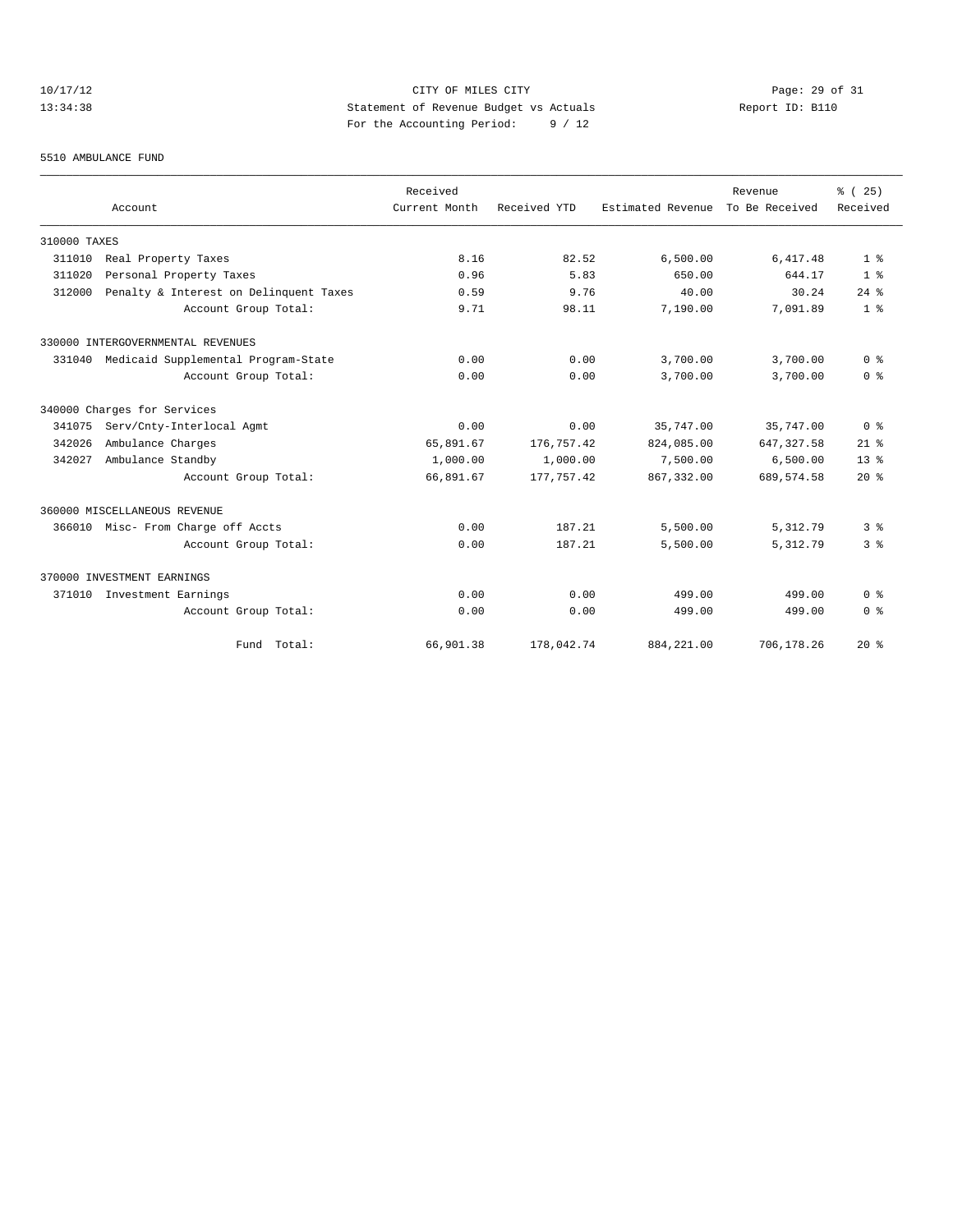# 10/17/12 Page: 30 of 31 13:34:38 Statement of Revenue Budget vs Actuals Report ID: B110 For the Accounting Period: 9 / 12

5610 AIRPORT OPERATING

|              |                                        | Received      |              |                                  | Revenue       | % (25)           |
|--------------|----------------------------------------|---------------|--------------|----------------------------------|---------------|------------------|
|              | Account                                | Current Month | Received YTD | Estimated Revenue To Be Received |               | Received         |
| 310000 TAXES |                                        |               |              |                                  |               |                  |
| 311010       | Real Property Taxes                    | 11.65         | 107.04       | 9,000.00                         | 8,892.96      | 1 <sup>8</sup>   |
| 311020       | Personal Property Taxes                | 1.45          | 8.65         | 1,400.00                         | 1,391.35      | 1 <sup>8</sup>   |
| 312000       | Penalty & Interest on Delinquent Taxes | 0.81          | 12.10        | 50.00                            | 37.90         | $24$ $%$         |
|              | Account Group Total:                   | 13.91         | 127.79       | 10,450.00                        | 10,322.21     | 1 <sup>8</sup>   |
|              | 330000 INTERGOVERNMENTAL REVENUES      |               |              |                                  |               |                  |
| 331129       | Federal Aeronautics Admin Grant        | 0.00          | 1,969.00     | 180,000.00                       | 178,031.00    | 1 <sup>8</sup>   |
| 334030       | State Aeronautics Grant                | 0.00          | 0.00         | 5,000.00                         | 5,000.00      | 0 <sup>8</sup>   |
|              | Account Group Total:                   | 0.00          | 1,969.00     | 185,000.00                       | 183,031.00    | 1 <sup>8</sup>   |
|              | 340000 Charges for Services            |               |              |                                  |               |                  |
| 341075       | Serv/Cnty-Interlocal Agmt              | 0.00          | 0.00         | 22,000.00                        | 22,000.00     | 0 <sup>8</sup>   |
| 343061       | Landing Fees                           | 137.00        | 485.05       | 10,000.00                        | 9,514.95      | 5 <sup>8</sup>   |
| 343062       | Aviation Fuel                          | 140, 121.42   | 512,978.47   | 380,000.00                       | $-132,978.47$ | 135 <sub>8</sub> |
| 343064       | Hangar Rent                            | 1,958.00      | 7,565.00     | 36,223.00                        | 28,658.00     | $21$ %           |
| 343065       | Building Rentals                       | 4,342.20      | 10,334.40    | 51,000.00                        | 40,665.60     | $20*$            |
| 343067       | Other - Miscellaneous                  | 0.00          | 0.00         | 5,000.00                         | 5,000.00      | 0 <sup>8</sup>   |
|              | Account Group Total:                   | 146,558.62    | 531,362.92   | 504,223.00                       | $-27, 139.92$ | 105 <sub>8</sub> |
|              | 360000 MISCELLANEOUS REVENUE           |               |              |                                  |               |                  |
| 361010       | Land Rental                            | 2,084.52      | 14,752.45    | 25,000.00                        | 10,247.55     | 59 <sup>8</sup>  |
| 362020       | MISC REVENUE                           | 169.47        | 1,317.50     | 3,000.00                         | 1,682.50      | 44 %             |
|              | Account Group Total:                   | 2,253.99      | 16,069.95    | 28,000.00                        | 11,930.05     | 57%              |
|              | 370000 INVESTMENT EARNINGS             |               |              |                                  |               |                  |
|              | 371010 Investment Earnings             | 27.68         | 31.18        | 200.00                           | 168.82        | 16 <sup>8</sup>  |
|              | Account Group Total:                   | 27.68         | 31.18        | 200.00                           | 168.82        | 16 <sup>8</sup>  |
|              | Total:<br>Fund                         | 148,854.20    | 549,560.84   | 727,873.00                       | 178, 312.16   | 76 %             |